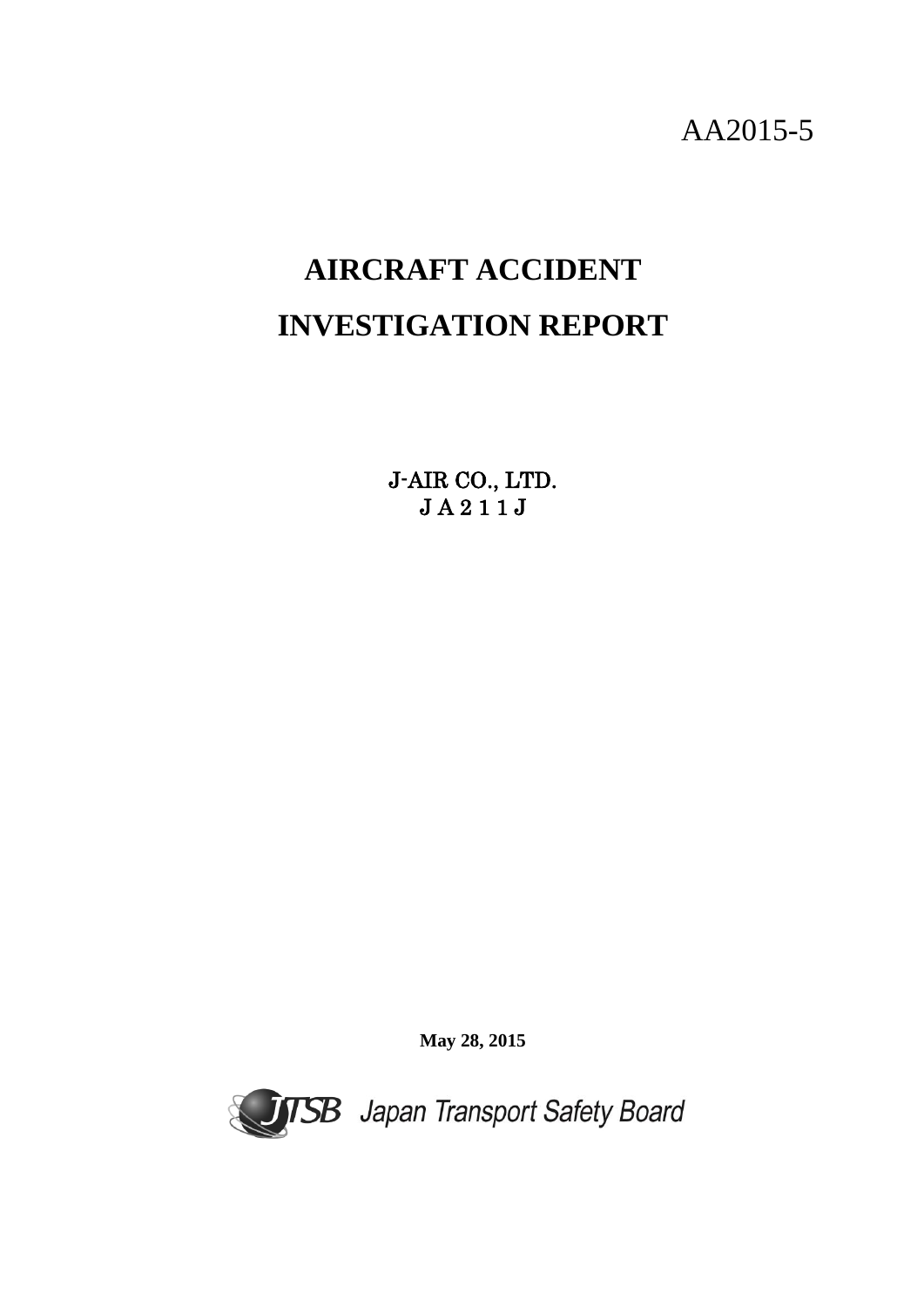The objective of the investigation conducted by the Japan Transport Safety Board in accordance with the Act for Establishment of the Japan Transport Safety Board and with Annex 13 to the Convention on International Civil Aviation is to determine the causes of an accident and damage incidental to such an accident, thereby preventing future accidents and reducing damage. It is not the purpose of the investigation to apportion blame or liability.

> Norihiro Goto Chairman, Japan Transport Safety Board

Note:

This report is a translation of the Japanese original investigation report. The text in Japanese shall prevail in the interpretation of the report.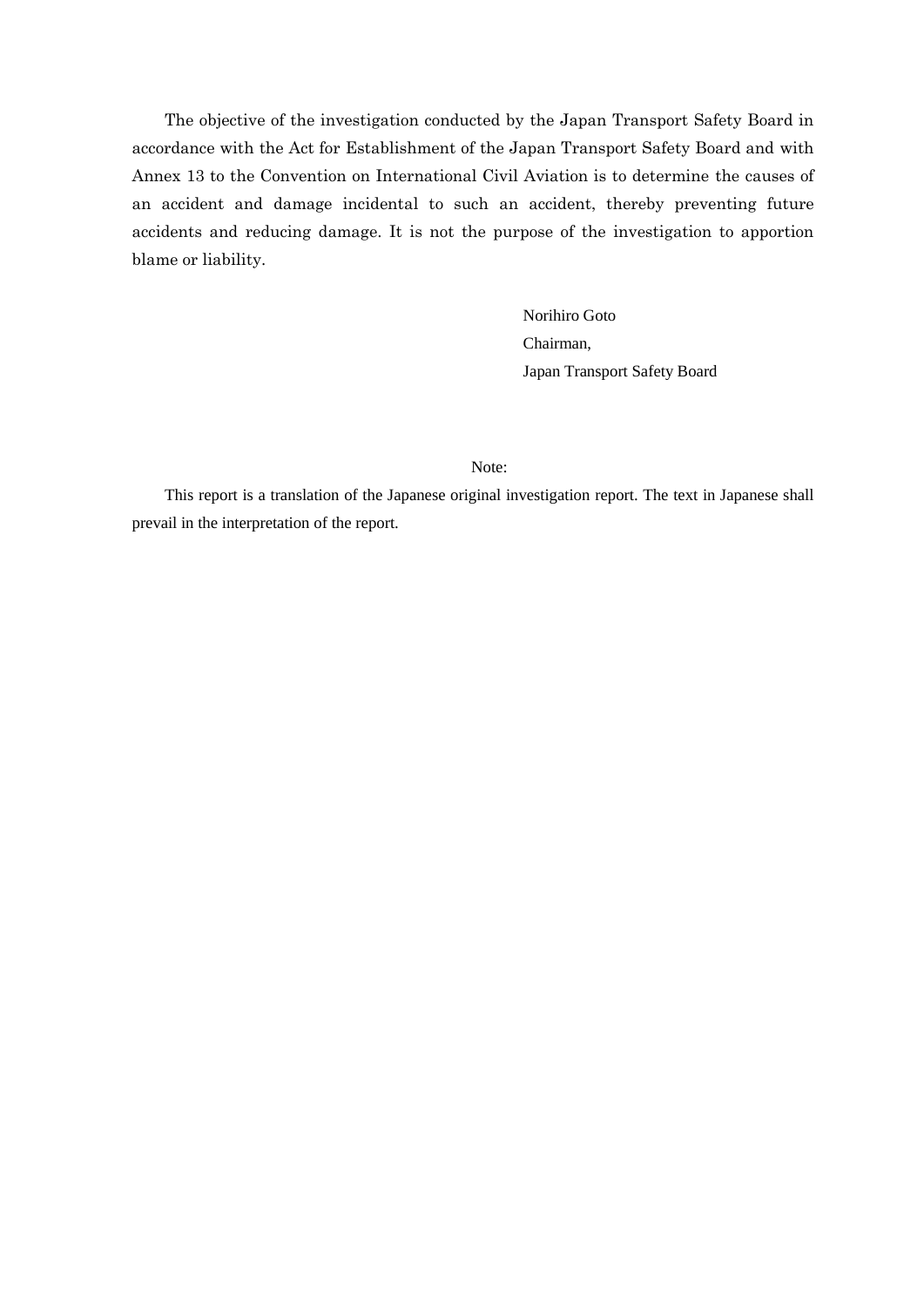### AIRCRAFT ACCIDENT INVESTIGATION REPORT

# CABIN ATTENDANT INJURY BY THE SHAKING OF THE AIRCRAFT J-AIR CO., LTD. EMBRAER ERJ170-100STD, JA211J AT AN ALTITUDE OF APPROX. 10,600 FT OVER ISHIOKA CITY, IBARAKI PREFECTURE, JAPAN AT AROUND 09:45 JST, APRIL 29, 2014

May 8, 2015

Adopted by the Japan Transport Safety Board

| Chairman | Norihiro Goto      |
|----------|--------------------|
| Member   | Shinsuke Endoh     |
| Member   | Toshiyuki Ishikawa |
| Member   | Sadao Tamura       |
| Member   | Yuki Shuto         |
| Member   | Keiji Tanaka       |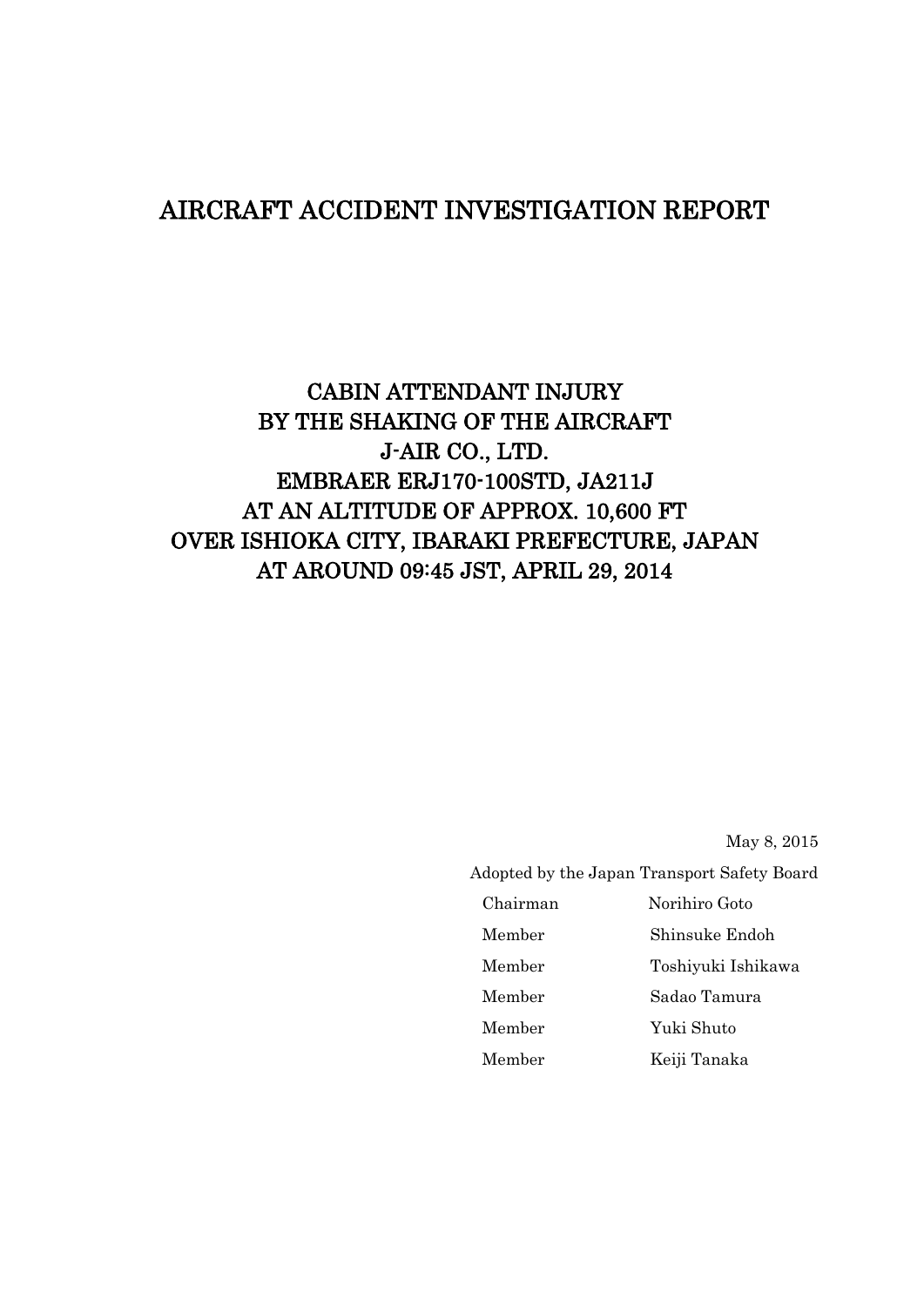#### SYNOPSIS

#### <Summary of the Accident>

On Tuesday, April 29, 2014, at 09:16 Japan Standard Time (JST, UTC+9h), an Embraer ERJ170-100STD, registered JA211J, operated by J-AIR Co., LTD. took off from Yamagata Airport as the scheduled flight 1252 of codesharing with Japan Airlines Co., Ltd.. At around 09:45 JST when the aircraft was descending for Tokyo International Airport, it was shaken at an altitude of approximately 10,600 ft over Ishioka City, Ibaraki Prefecture. One cabin attendant was seriously injured and one other cabin attendant was slightly injured who were in the aft galley.

There were 39 people on board, consisting of the pilot in command (PIC), three other crew members and 35 passengers.

The aircraft was not damaged.

#### <Probable Causes>

It is probable that this accident occurred by the shaking of the Aircraft which encountered the strong wake turbulence from the Preceding Aircraft while the Aircraft was descending; accordingly, two cabin attendants in the aft galley fell down and one of them was seriously injured.

It is probable that the strong wake turbulence that the Aircraft encountered persisted longer than usual because of the stable weather condition with calm wind.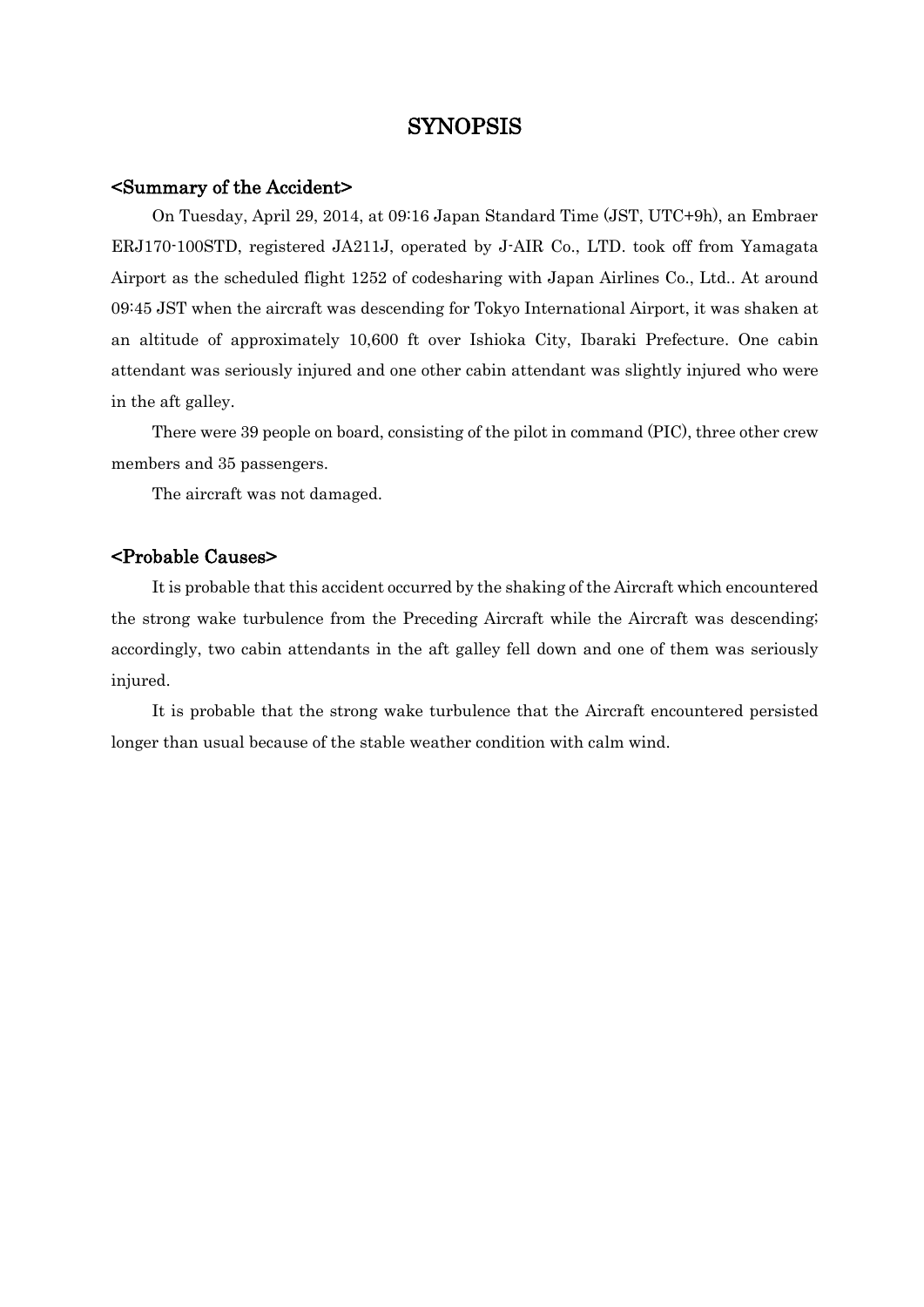Abbreviations used in this report are as follows:

AD: Aerodrome A/P: Auto Pilot DVDR: Digital Voice and Data Recorder FL: Flight Level PF: Pilot Flying PIREP: Pilot Report PM: Pilot Monitoring RNAV: Area Navigation

Unit Conversion Table

1 ft: 0.3048 m 1 G: 9.807 m/s<sup>2</sup> 1 kt: 1.852 km/h (0.5144 m/s) 1 lb: 0.4536 kg 1 nm: 1.852 km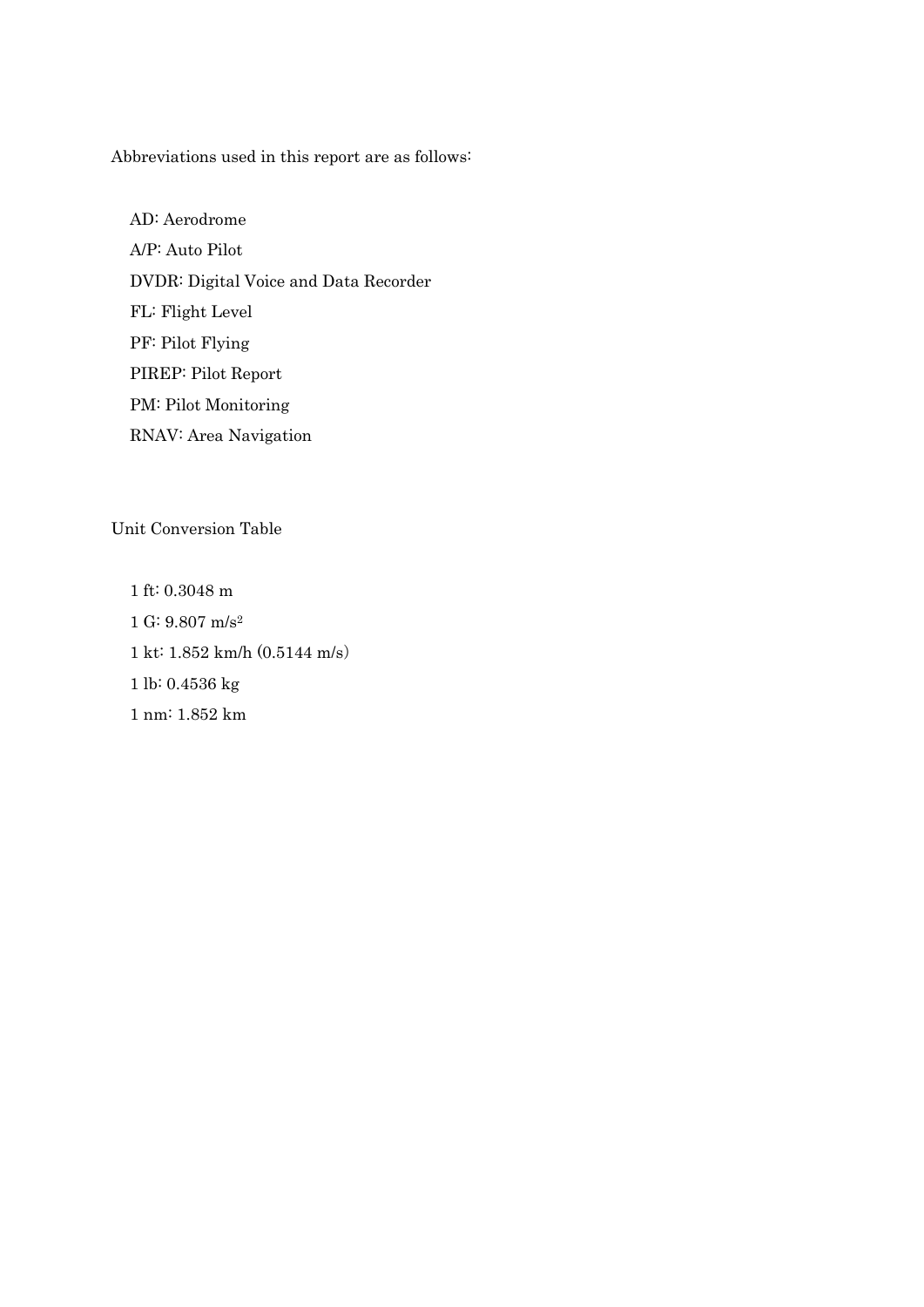### 1. PROCESS AND PROGRESS OF THE AIRCRAFT ACCIDENT INVESTIGATION

#### 1.1 Summary of the Accident

On Tuesday, April 29, 2014, at 09:16 Japan Standard Time (JST: unless otherwise stated all times are indicated in JST, UTC+9h), an Embraer ERJ170-100STD, registered JA211J, operated by J-AIR CO., LTD. took off from Yamagata Airport as the scheduled flight 1252 of codesharing with Japan Airlines Co., Ltd.. At around 09:45 when the aircraft was descending for Tokyo International Airport, it was shaken at an altitude of approximately 10,600 ft over Ishioka City, Ibaraki Prefecture. One cabin attendant was seriously injured and one other cabin attendant was slightly injured who were in the aft galley.

There were 39 people on board, consisting of the pilot in command (PIC), three crew members and 35 passengers.

The aircraft was not damaged.

#### 1.2 Outline of the Accident Investigation

#### 1.2.1 Investigation Organization

On April 30, 2014, the Japan Transport Safety Board designated an investigator-incharge and two other investigators to investigate this accident.

#### 1.2.2 Representatives from the Relevant States

Although this accident was notified to the Federative Republic of Brazil, as the State of Design and Manufacture of the aircraft involved in this accident, the State did not designate its accredited representative.

#### 1.2.3 Implementation of the Investigation

| April 30, 2014: | Aircraft examination |
|-----------------|----------------------|
| May 1, 2014:    | Interviews           |

#### 1.2.4 Comments from the Parties Relevant to the Cause of the Accident

Comments were invited from parties relevant to the cause of the accident.

#### 1.2.5 Comments from the Relevant States

Comments were invited from the relevant State.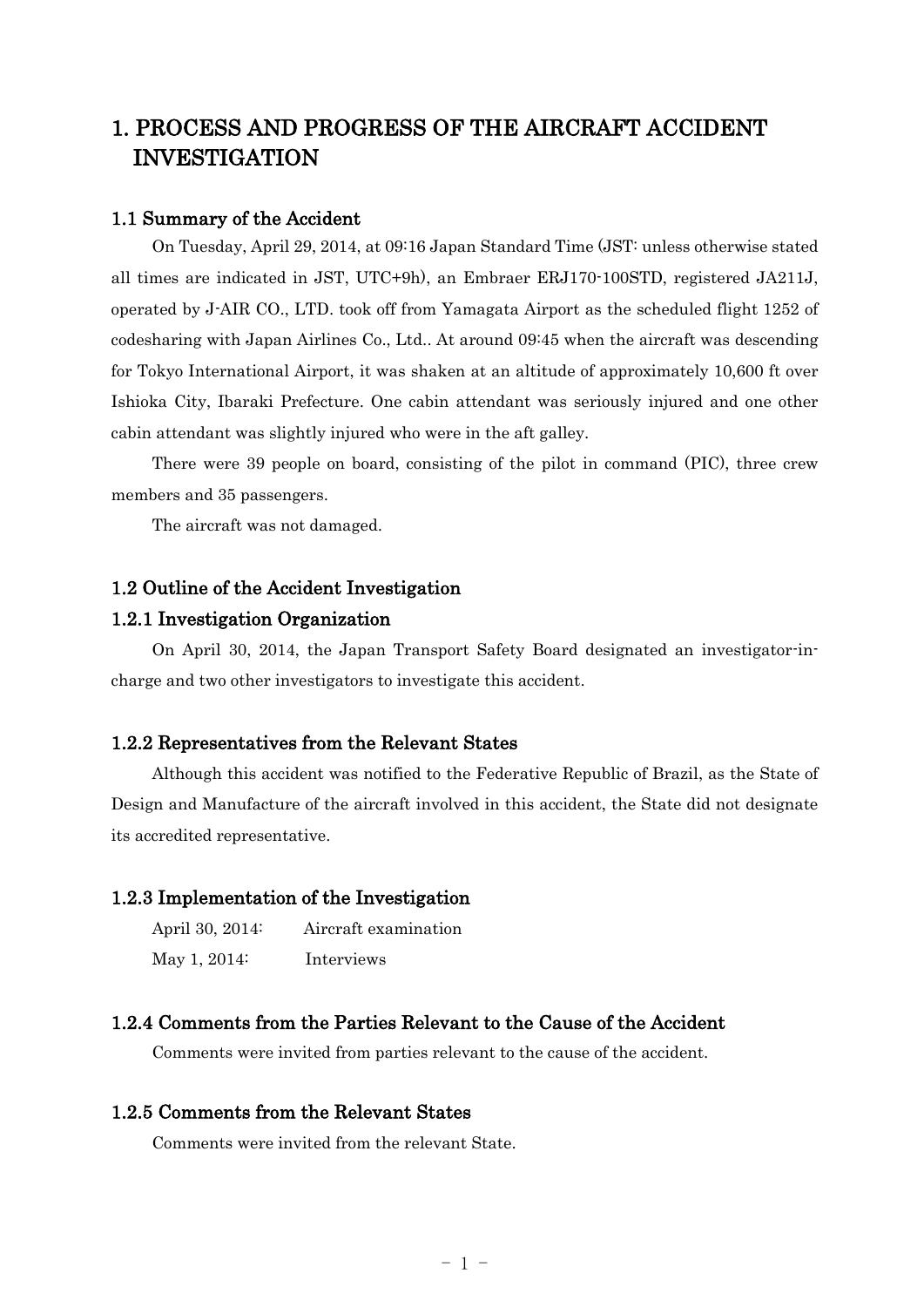## 2. FACTUAL INFORMATION

#### 2.1 History of the Flight

On Tuesday, April 29, 2014, at 09:16, an Embraer ERJ170-100STD, registered JA211J (hereinafter referred to as "the Aircraft"), operated by J-AIR CO., LTD. (hereinafter referred to as "the Company") took off from Yamagata Airport as a scheduled flight 1252 of codesharing with Japan Airlines Co., Ltd., and after climbing up to  $FL*1220$  which was the cruising altitude, it was descending in stages for Tokyo International Airport.

The outline of the flight plan for the Aircraft was as follows:

Flight rules: Instrument flight rules Departure aerodrome: Yamagata Airport Estimated off-block time: 08:55 Cruising speed: 412kt Cruising altitude: FL220 Route: (omitted)  $\sim$  Y10 (RNAV route)  $\sim$  STONE (waypoint) Destination aerodrome: Tokyo International Airport Total estimated elapsed time: 0 hours 41 minutes Fuel load expressed in endurance: 2 hours 34 minutes Alternate aerodrome: Narita International Airport

There were 39 people on board consisting of a PIC, three crew members and 35 passengers. At the time when this accident occurred, in the cockpit of the Aircraft, the PIC sat in the left seat as a PM (pilot mainly in charge of duties other than flying) and the First Officer (FO) sat in the right seat as the PF (pilot mainly in charge of flying).

The history of the flight up to the time of the accident is summarized below, based on the records of the flight recorder, the Air Traffic Control (ATC) communications records, as well as the statements of the crew members.

### 2.1.1 History of the Flight based on the records of the flight recorder and the ATC communications records.

The Aircraft was flying at an altitude of 11,000 ft from STONE (waypoint) to DREAD (waypoint), following the standard terminal arrival route of Tokyo International Airport by autopilot (hereinafter referred to as "A/P").

09:44:23 Tokyo radar approach control facility instructed the Aircraft to

<sup>\*1</sup> "FL" stands for flight level. It is a pressure altitude expressed in hundreds of feet. This altitude is calculated from the international standard pressure datum of 1013.2 hPa (29.92 inHg), the average sea-level pressure. This expression applies to the altitudes higher than 14,000 ft in Japan.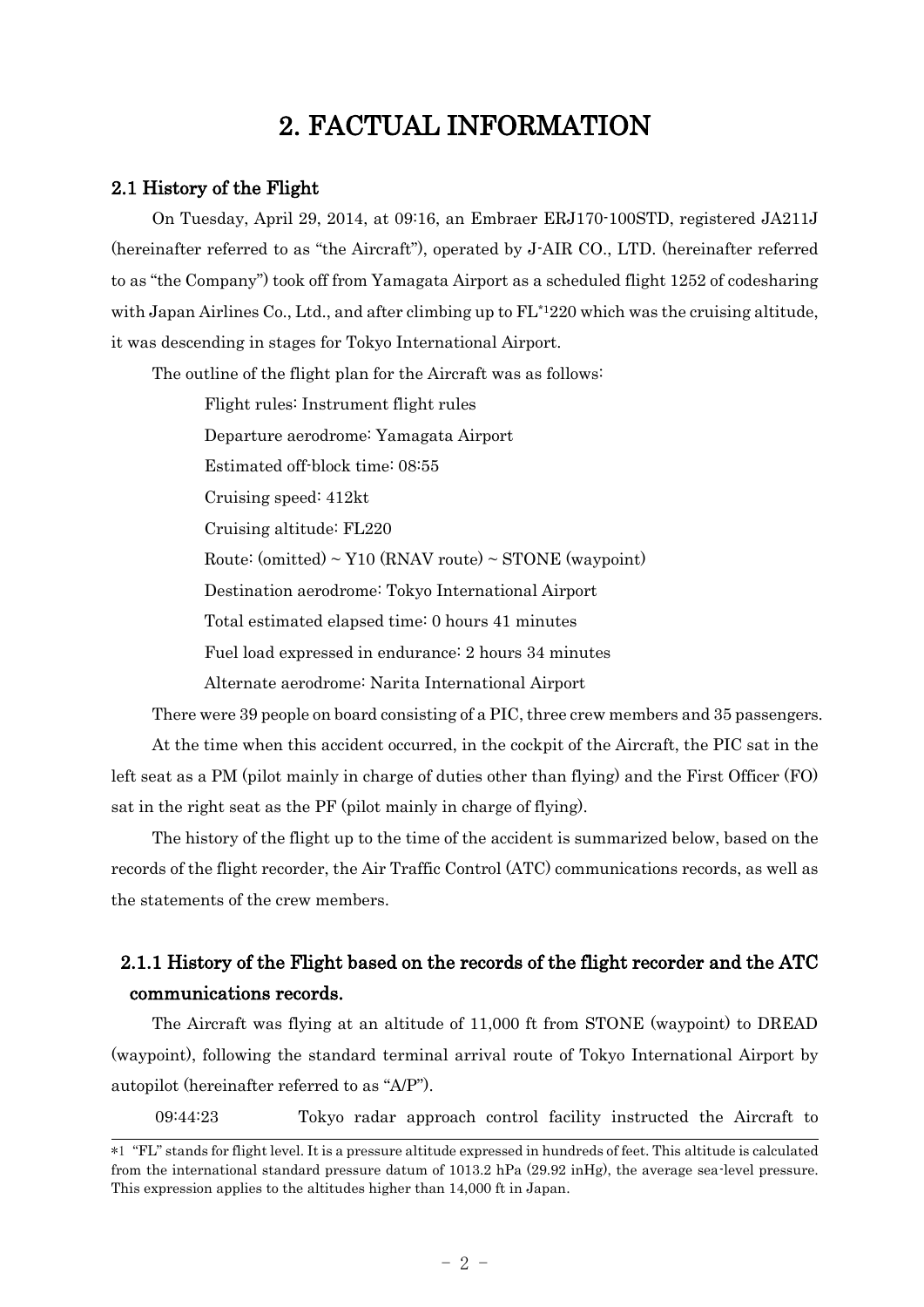|             | descend to an altitude of 8,000 ft and to reduce the speed to 230 kt.          |
|-------------|--------------------------------------------------------------------------------|
| 09:44:32    | The vertical mode of the A/P of the Aircraft changed to the descent            |
|             | mode.                                                                          |
| 09:44:37    | The Aircraft began to descend from the altitude of 11,000 ft.                  |
| 09:44:47    | The vertical acceleration of the Aircraft started to fluctuate little by       |
|             | little at an altitude of approximately 10,800 ft.                              |
| 09:44:57    | The Aircraft started to roll and veer to the left, and a large fluctuation     |
|             | of vertical acceleration and lateral acceleration began at an altitude         |
|             | of approximately 10,600 ft. The vertical acceleration fluctuated               |
|             | between 0.61 G and 1.64 G for 10 seconds until 09:45:07.                       |
| 09:44:59    | Lateral acceleration to the left of the Aircraft became approximately          |
|             | $0.32G$ (the maximum value during this flight).                                |
| 09:45:03    | The A/P of the Aircraft was disengaged manually.                               |
|             | Autothrottle <sup>*2</sup> remained engaging.                                  |
| 09:45:04~05 | The left bank angle of the Aircraft became approximately 58° (the              |
|             | maximum value during this flight).                                             |
| 09:45:04~10 | The control column of the Aircraft was pulled a little, and the control        |
|             | lever of the Aircraft was operated to the right intermittently.                |
| 09:45:05    | The bank angle of the Aircraft began to return to wing level.                  |
| 09:45:07    | The heading of the Aircraft which was veering to approximately 25 <sup>°</sup> |
|             | to the left began to return at an altitude of approximately 10,400 ft.         |
| 09:45:13    | The A/P of the Aircraft was engaged.                                           |
| 09:45:15    | Fluctuation of vertical acceleration of the Aircraft converged.                |
|             |                                                                                |

In addition, there were records of the flight recorder of the Aircraft which showed a temporary changes in the wind direction and wind speed for approximately 15 seconds around 09:45, but there was no record of a large change in the temperature.

#### 2.1.2 Statements of Crew Members

(1) PIC

At the time of the pre-flight weather briefing, the PIC confirmed that there was an echo of the front in western Japan, but there was no forecast of bad weather for the flight from Yamagata Airport to Tokyo International Airport.

The PIC turned off the seat belt sign at about five minutes after taking off from Yamagata Airport.

<sup>\*2</sup> "Autothrottle" is a function that automatically controls the engine thrust.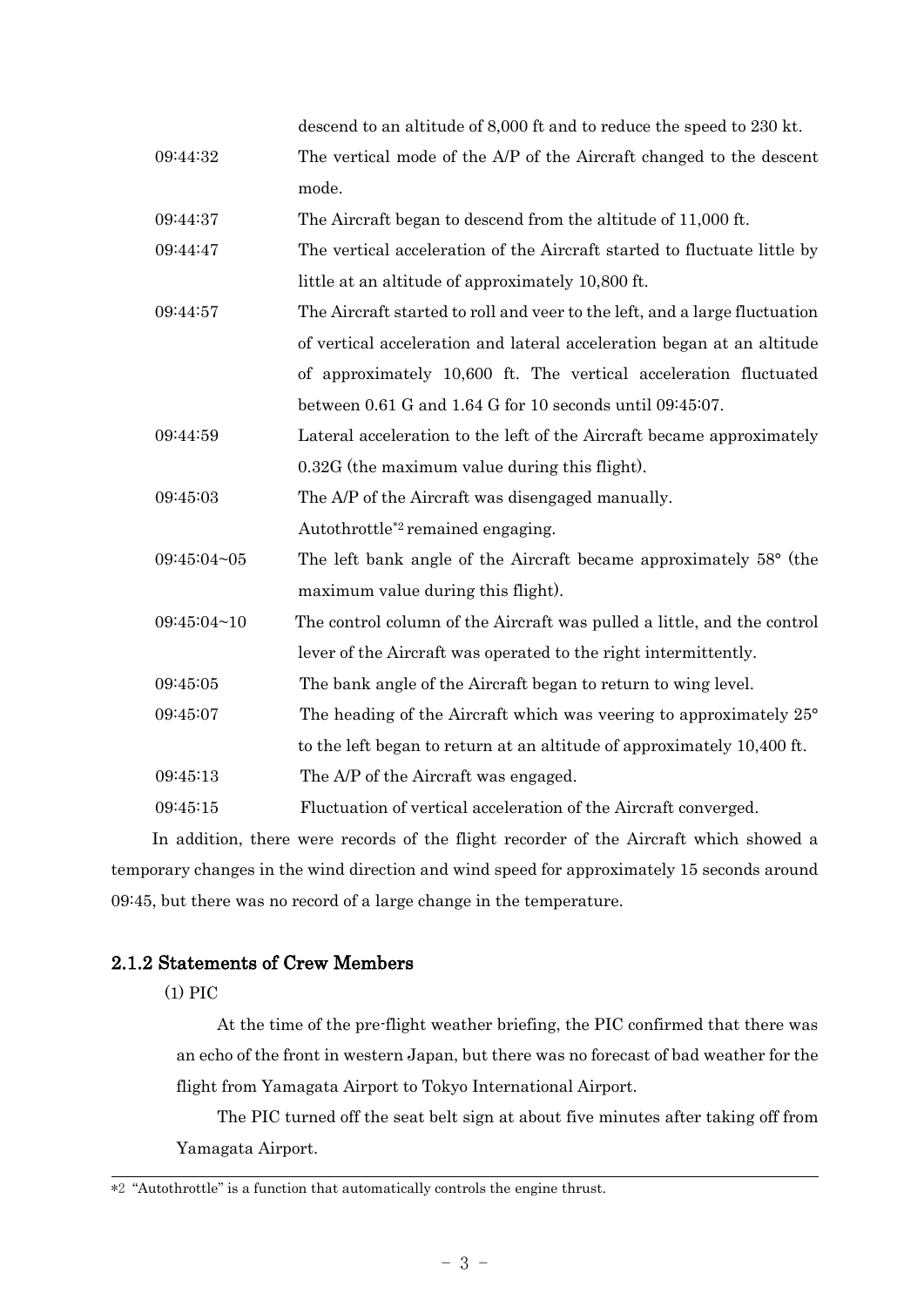PIREPs \*3 of other aircraft which flew the northern area of Tokyo International Airport were received as below during flight from the Company's operation officer.

- Clouds observed between the altitudes of 6,000 ft and 4,000 ft, with light turbulence, reported at 08:49.
- Clouds observed between the altitudes of 8,000 ft and 4,000 ft, with light turbulence, reported at 08:57.

The Aircraft was instructed on the heading change and the speed reducing to keep the separation with a preceding aircraft before STONE which is the initial point for standard terminal arrival route, and passed STONE at a speed of 250 kt and an altitude of 11,000 ft as instructed. After that, the Aircraft began to descend at about 10 nm before DREAD upon receiving an instruction to descend to an altitude of 8,000 ft.

At the timing of cabin safety checks by the cabin attendants, the PIC confirmed with the FO that there are no clouds and the wind is calm, and informed the cabin attendants that he will shortly turn on the seat belt sign at an altitude of 10,000 ft, and that the cabin attendants can carry out cabin safety checks.

Just about when the PIC finished giving information, the Aircraft was shaken and started to bank considerably to the left; accordingly, the PIC turned on the seat belt sign as it was banking to the left faster than the normal circling. The roll of the Aircraft was an unintended movement, and it was banking fast although it was not drastically.

The A/P was disengaged at that time, and when the PIC monitored the operation of the FO, the Aircraft's attitude started to recover; therefore, the PIC judged that the FO could control the Aircraft, and then let the FO keep PF. When it became stable, there was an instruction from the FO to set the A/P, and the PIC engaged A/P by the consent. The PIC did not remember clearly how the Aircraft was shaken when it banked, but remembered that it was not in the clouds.

Even though there was enough separation with preceding aircraft, the PIC thought that this shaking was caused by the wake turbulence because he could not think of any cause other than a wake turbulence and judging from his experience with encountering wake turbulences before. Thus, in order to reassure the passengers, he made a public address announcement to them indicating that there will be no further

<sup>\*3</sup> "PIREP" denotes a report from a pilot to the ATC organization in case of an encounter of adverse weather conditions which affect the aircraft operations. In this report, PIREP includes C-PIREP (common PIREP) which contains weak turbulence information, which is shared among air carriers.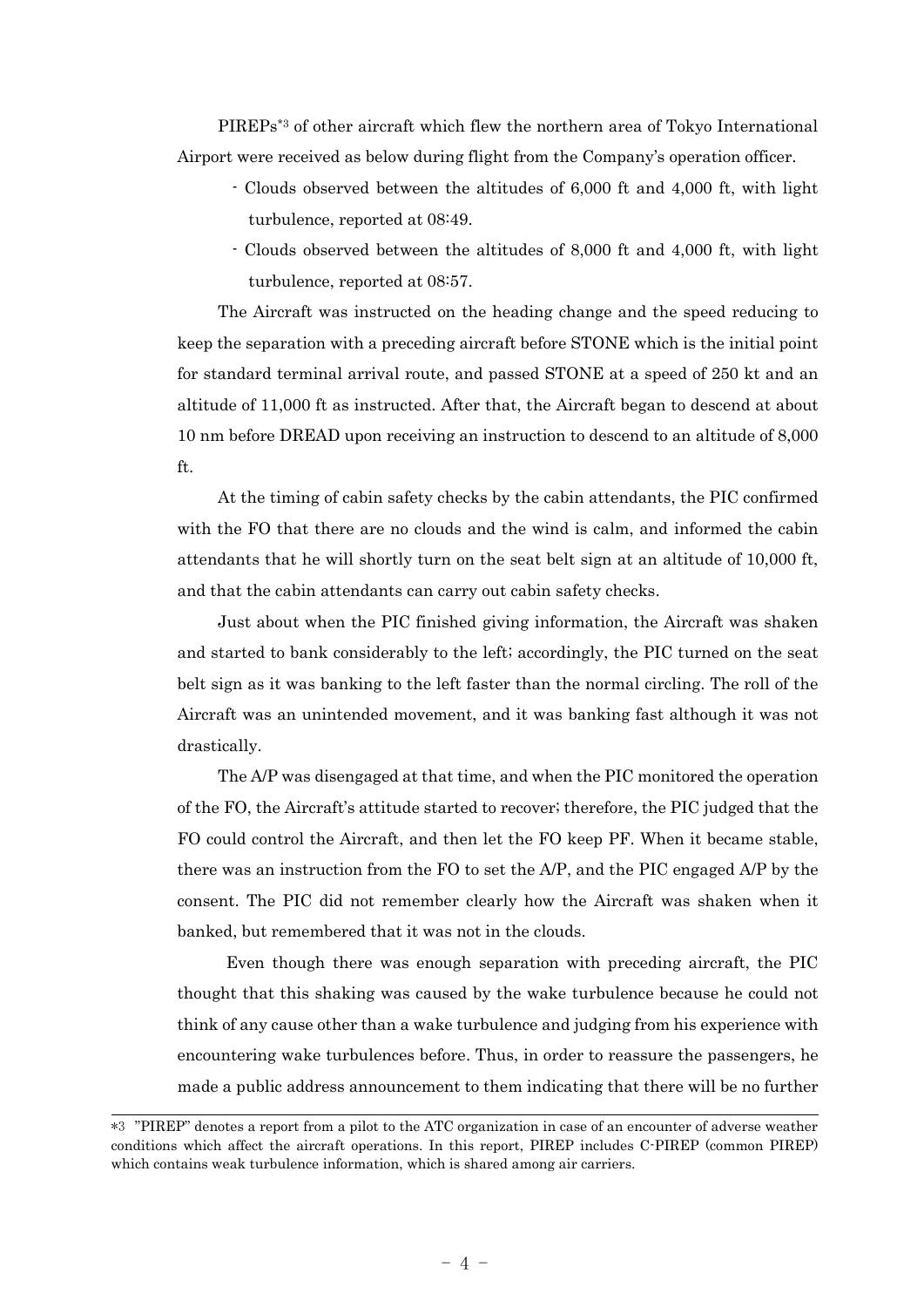shaking. In addition, he confirmed with the cabin attendants about the situation in the cabin, and then there were no problems reported; accordingly, he instructed the cabin attendants once again to carry out cabin safety checks.

The Aircraft landed on runway 23 of Tokyo International Airport without further event.

#### $(2)$  FO

The FO thought that although there was a nimbus from the low atmospheric pressure above the southern coast of Shikoku to Kii Peninsula on that day, there will be no effect on the flight from Yamagata Airport to Tokyo International Airport yet. In addition, as for the approach to Tokyo International Airport, by the PIREPs from other aircraft, he thought that the condition of airstream was good up to an altitude of 8,000 ft which was considered to be where the Aircraft was going into the clouds.

After the Aircraft passed through STONE at the designated speed of 250 kt, the FO thought that there was no preceding aircraft, since the aircraft which was thought to be preceding approximately 10 nm had deviated from the standard terminal arrival route and gone to other waypoint directly. As he did not recognize that the Aircraft was near the preceding aircraft, he did not expect any wake turbulence. In addition, there was no indication in the weather radar. Thereafter, he was instructed to descend to an altitude of 8,000 ft.

The FO judged that there was enough time for the cabin attendants to carry out cabin safety checks before reaching the cloud top height of 8,000 ft, and then requested the PIC to give an instruction to carry out cabin safety checks earlier and used the designate rate-of-descend mode of the A/P for descent. In order to keep the time to go into the clouds longer, the FO started to descend in a low rate-of-descend.

Just after the PIC conveyed on the instruction to the cabin attendants to carry out cabin safety checks, the Aircraft got into a large bank toward the left and the bank angle tended to get even deeper. The PIC turned on the seat belt sign while the Aircraft was rolling to the left. When the Aircraft rolled to the left, the FO monitored the bank angle to around 30° without feeling G force so much. As there was no sign that the A/P will recover the roll, he felt the danger; therefore, he disengaged the A/P, and recovered the bank angle slowly to wing level by carefully operating the ailerons. Although he did not remember the changing of altitude or speed, he operated as carefully as he can.

As the FO had an experience of encountering a short-time shaking of one to two seconds by wake turbulence before, up to the bank angle around 20° after the roll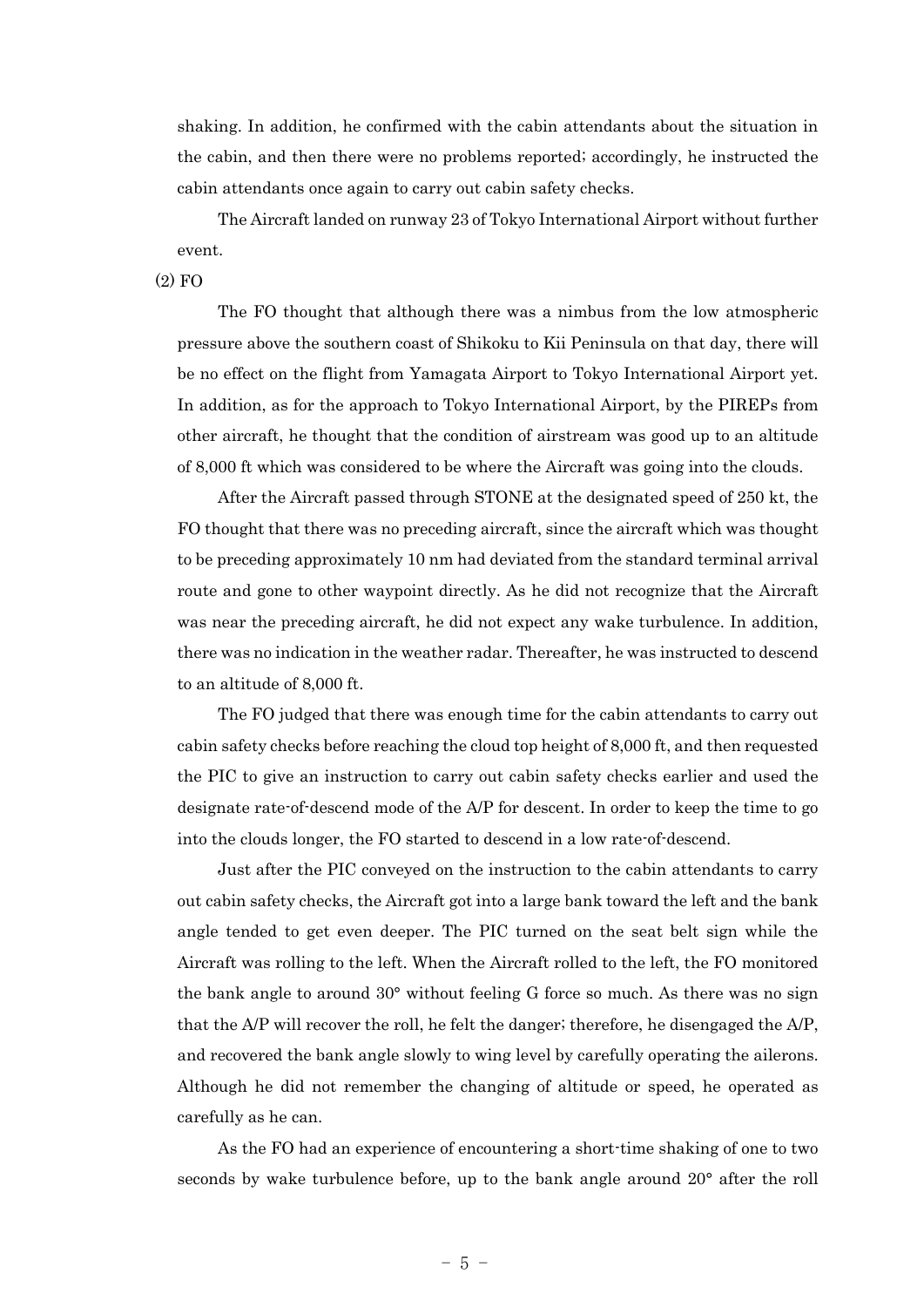started, he thought that the Aircraft might enter the wake turbulence from the preceding aircraft because it was similar to the past shaking, but it was his first experience of rolling to one side considerably more than that by wake turbulence.

When the Aircraft recovered to wing level, the FO instructed the PIC to engage the A/P, as the condition of airstream was mostly good even though there might be a rattling shake. In addition, the FO continued PF until landing with the notification from the PIC that no trouble was found in the cabin.

(3) Chief Cabin Attendant (L1\*4)

When the Chief Cabin Attendant entered the aft galley from the front side after cabin safety check, the Cabin Attendant (L2) was responding the intercommunication call from the cockpit with the L2 handset; accordingly, she took the R2 handset and monitored the call. After receiving the information on the estimate time of passing an altitude of 10,000 ft and instruction to carry out cabin safety checks the cockpit, and when she tried to place back the handset, the Aircraft was strongly shaken and she collided with the R2 door; subsequently, collided with the Cabin Attendant (L2) who was strongly flung from the L2 side, and fell down.



Locations of the Injured when the Accident Occurred.

The Chief Cabin Attendant fell down with her head toward the L2 side on the aft galley floor with the Cabin Attendant (L2), laying on top of each other, and confirmed that the passengers were sitting from there. As the up and down shaking continued for about 10 seconds after falling down, she thought that she might hold down the Cabin Attendant (L2) with her arm.

Afterwards, as she crawled to the  $R2$  cabin attendant's seat and sat down, there

<sup>\*4</sup> "L1", "L2" and "R2" represent the assigned locations of cabin attendants, and represent the positions of "front left", "rear left" and "rear right" respectively. Two cabin attendants were on board on this aircraft, and the Chief Cabin Attendant was assigned to L1 and the Cabin Attendant was assigned to L2.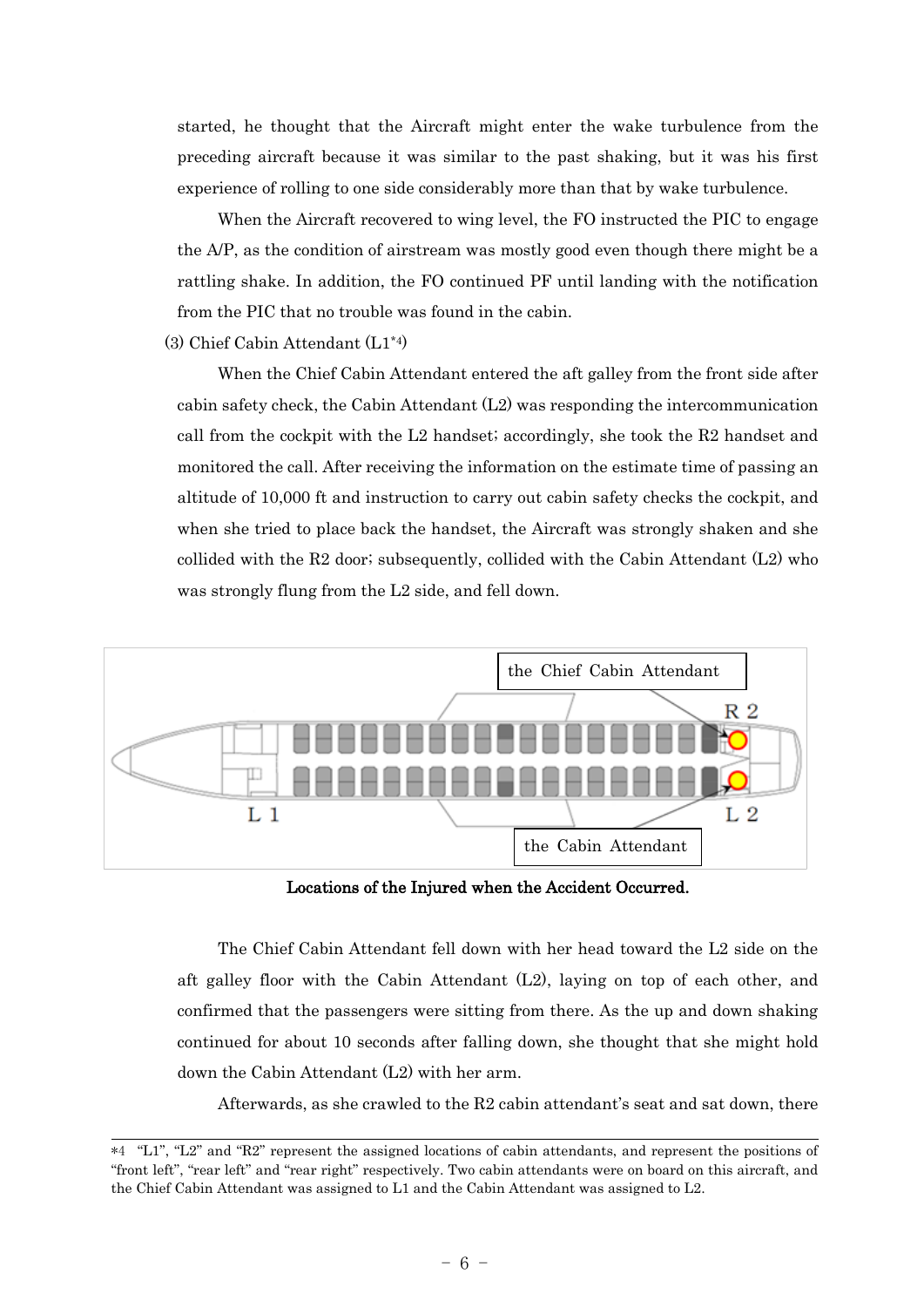was an announcement from the PIC that the Aircraft encountered the wake turbulence from the preceding aircraft, but there would be no problem in flight. In addition, as she was asked about the situation by the cockpit, she reported that there was no trouble, and then she returned to L1 while carrying out cabin safety check.

(4) Cabin Attendant (L2)

Immediately after the Cabin Attendant  $(L2)$  received the notification from the cockpit with the L2 handset about the estimate time of passing an altitude of 10,000 ft, and when she was about to make an announcement to the passengers, the Aircraft was strongly shaken and her body was strongly flung to the R2 side, and then collided with the Chief Cabin Attendant who was at R2.

The Cabin Attendant  $(L2)$  fell down on the aft galley floor, with her head in the L2 direction. Even after she fell down, the shaking continued and she felt like her body was floating. After the big shake, she crawled to the L2 cabin attendant's seat and sat down. When she tried to make an announcement to the cabin and picked up the handset, pain all over the body. Afterwards, as the PIC and the Chief Cabin Attendant were confirming the cabin situation, she informed them that she was all right and carried out cabin safety check. There was no big shake during the flight afterwards.

This accident occurred at an altitude of approximately 10,600 ft over Ishioka City, Ibaraki Prefecture (36°12' N, 140°09' E) at around 09:45 on April 29, 2014. (See Figure 1: Records of the Flight Recorder)

#### 2.2 Injuries to Persons

One cabin attendant was seriously injured and one other cabin attendant was slightly injured.

#### 2.3 Damage to the Aircraft

After the day's flight, the Aircraft underwent a special inspection which is required after encountering severe turbulence, the auto flight operational test and the flight control system test; however, no damage or anomalies were found.

#### 2.4 Personnel Information

| (1) PIC | Male, Age 48 |
|---------|--------------|
|---------|--------------|

| Airline Transport Pilot Certificate (Airplane) | September 24, 1998 |
|------------------------------------------------|--------------------|
| Type rating for Embraer ERJ170                 | August 20, 2012    |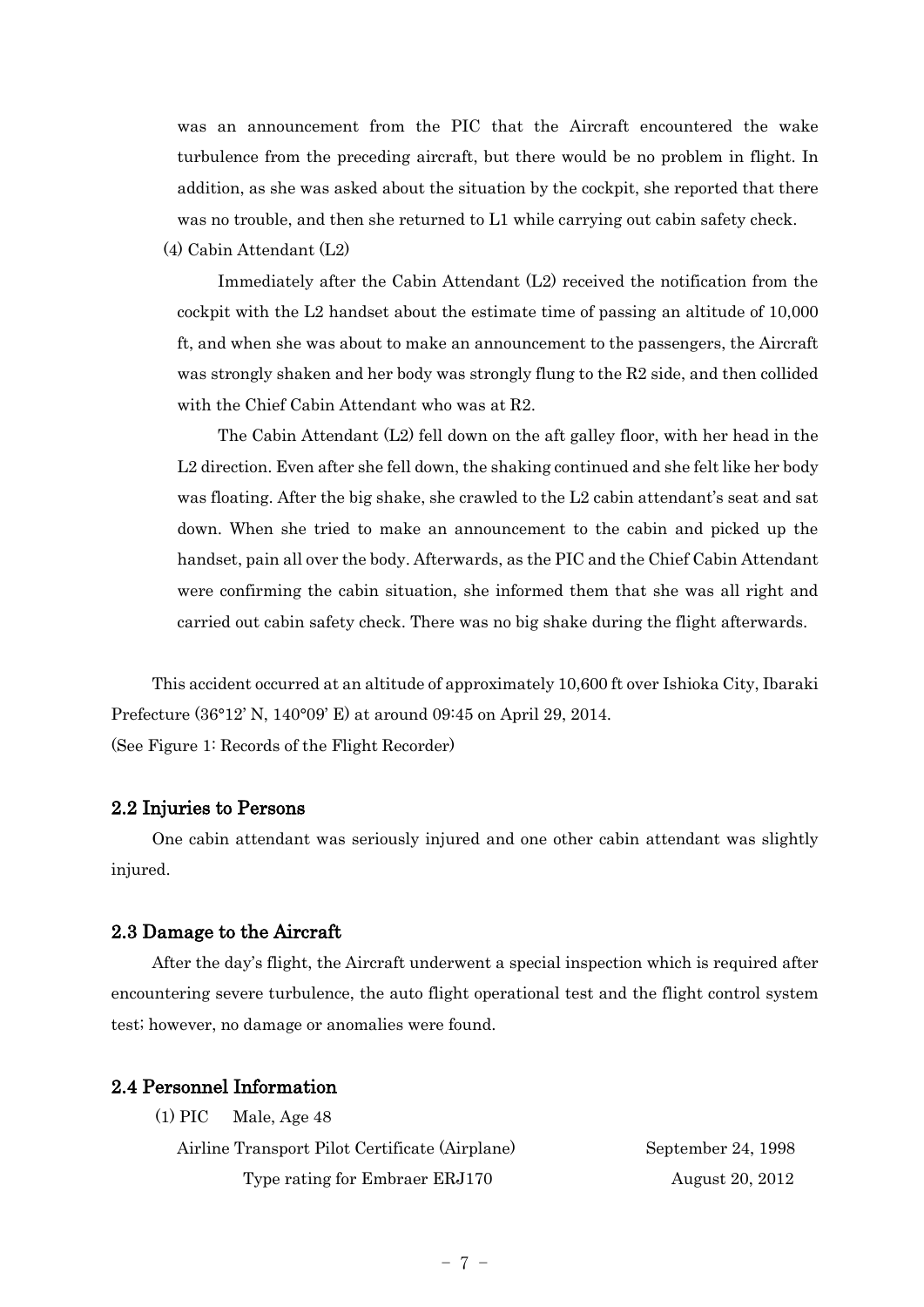| Class 1 Aviation Medical Certificate      |                    |
|-------------------------------------------|--------------------|
| Validity                                  | May 6, 2015        |
| Total flight time                         | 13,067 hr 12 min   |
| Flight time in the last 30 days           | $51$ hr $25$ min   |
| Total flight time on the type of aircraft | 1,195 hr 37 min    |
| Flight time in the last 30 days           | 51 hr 25 min       |
| $(2)$ FO<br>Male, Age 37                  |                    |
| Commercial Pilot Certificate (Airplane)   | March 30, 2007     |
| Type rating for Embraer ERJ170            | September 13, 2010 |
| Instrument Flight Certificate             | August 6, 2007     |
| Class 1 Aviation Medical Certificate      |                    |
| Validity                                  | April 22, 2015     |
| Total flight time                         | 4,480 hr 54 min    |
| Flight time in the last 30 days           | 55 hr 50 min       |
| Total flight time on the type of aircraft | 2,006 hr 22 min    |
| Flight time in the last 30 days           | 55 hr 50 min       |

### 2.5 Aircraft Information

### 2.5.1 Aircraft

| Type                                                                               | Embraer ERJ170-100STD              |
|------------------------------------------------------------------------------------|------------------------------------|
| Serial Number                                                                      | 17000251                           |
| Date of manufacture                                                                | October 13, 2008                   |
| Certificate of airworthiness                                                       | No. Dai-2013-124                   |
| Validity                                                                           | June 16, 2014                      |
| Category of airworthiness                                                          | Airplane, Transport T              |
| Total flight time                                                                  | 12,863 hr 55 min                   |
| Time in service since the last regular inspection (inspection A on April 24, 2014) |                                    |
|                                                                                    | 32 <sub>hr</sub> 13 <sub>min</sub> |
|                                                                                    |                                    |

(See Figure 2: Three Angle View of Embraer ERJ170-100STD)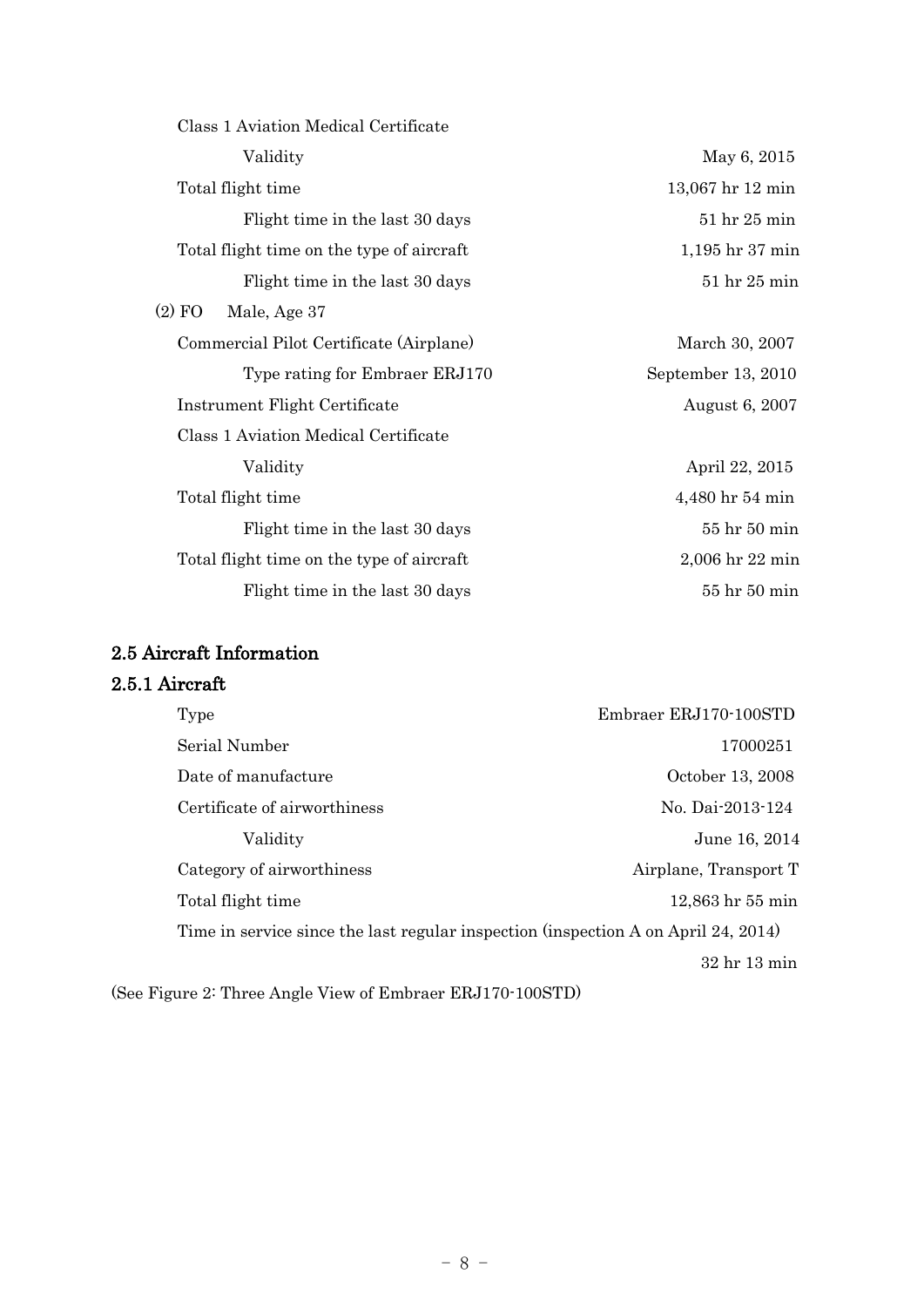#### 2.5.2 Weight and Balance

When the accident occurred, the Aircraft's weight is estimated to have been 59,400 lb and the position of the center of gravity is estimated to have been 18.5% MAC\*5, both of which are estimated to have been within the allowable range (maximum takeoff weight of 76,000 lb, and 7.8 to 23.5% MAC corresponding to the weight at the time of the accident).

#### 2.6 Flight Recorder Information

The Aircraft was equipped with two combination recorders that have the functions of a digital flight data recorder, a cockpit voice recorder and a data link recorder (DVDR made by Honeywell of the United States of America). These flight recorders are capable of recording for a duration of about two hours of cockpit voice and above 25 hours of flight data. Although the data of the cockpit voice was already overwritten as the Aircraft continued to be operated after the accident without unloading the flight recorders, the record of the flight data at the time of the accident had been retained.

The time correction of the flight recorder was executed by correlating the VHF radio transmitting keys and the ATC communications with the time signal recorded on the ATC communications records.

#### 2.7 Meteorological Information

According to the Asia Surface Synoptic Chart at 09:00 and the Regional Significant Weather Prognostic Chart (Kanto) at 10:00 on the day of the accident, the airspace where the accident occurred was at the edge of a high atmospheric pressure area moving eastword at 20 kt, with no effects of a low atmospheric pressure approaching from the south coast of Shikoku island, and no bad weather was observed.

In addition, according to the Hourly Atmospheric Analysis Charts at 09:00 and 10:00, the wind was blowing at a low speed about 5 kt in the airspace where the accident occurred, and no vertical wind shear was observed. The temperature was stable at approximately minus two degrees.

(See Figure 3: Asia Surface Synoptic Chart, Figure 4: Regional Significant Weather Prognostic Chart (Kanto), Figure 5: Hourly Atmospheric Analysis Chart (09:00), Figure 6: Hourly Atmospheric Analysis Chart (10:00))

<sup>\*5</sup> "MAC" stands for Mean Aerodynamic Chord, which denotes a wing chord that represents aerodynamic properties of the wing. In cases where wing chords are not constant, as exemplified by a swept-back wing, MAC represents the average value. For example, 23.1% MAC denotes the position 23.1% away from the leading edge of this average aerodynamic chord.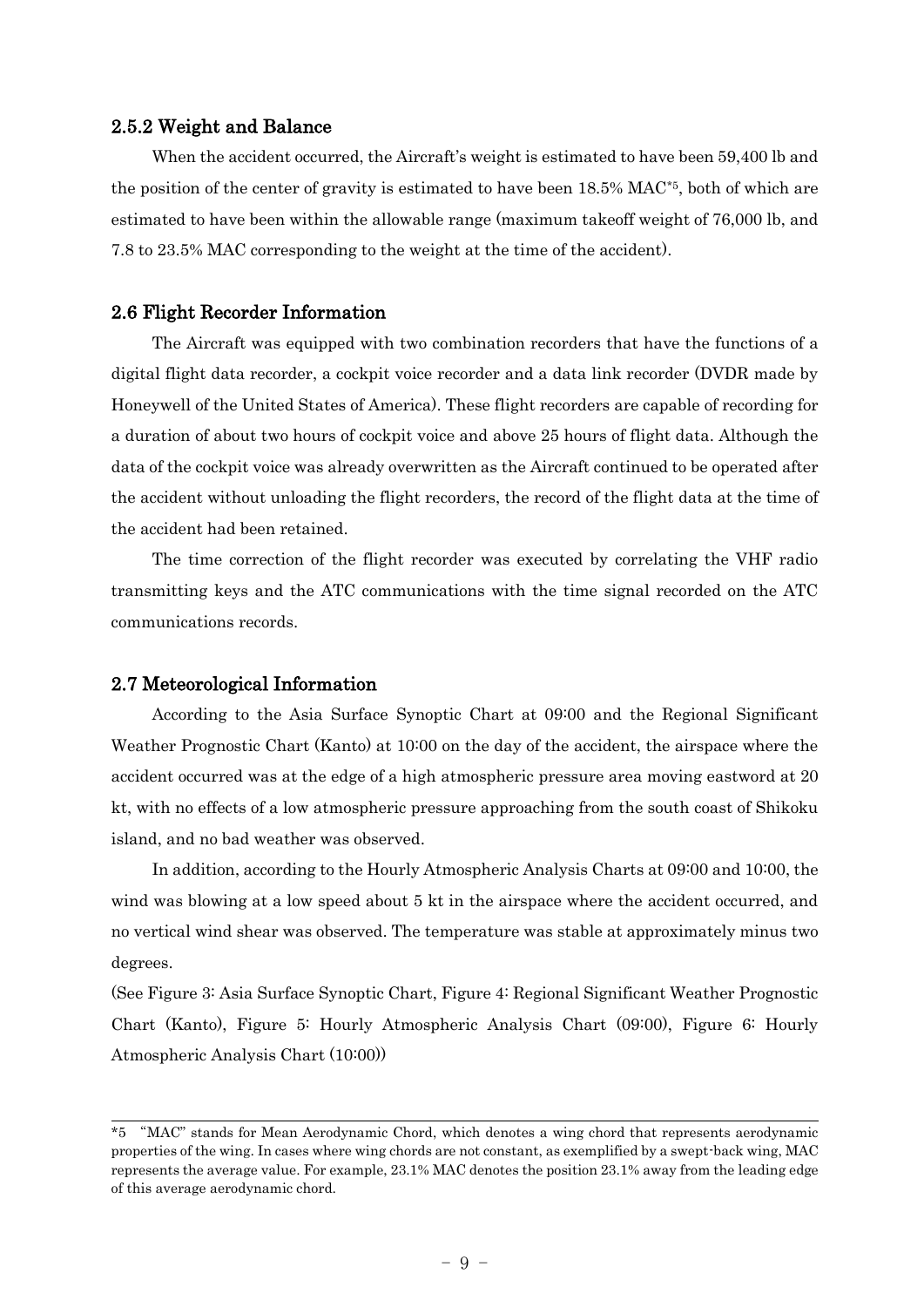#### 2.8 Information on the Preceding Aircraft

According to the radar track records of Tokyo radar approach control facility, an Airbus A340-600 (hereinafter referred to as "the Preceding Aircraft") was flying approximately 10 nm in front of the Aircraft (approximately two minutes ahead) for Tokyo International Airport at the time when this accident occurred. The Preceding Aircraft turned to left heading 190° to the route for the final approach course to runway 22 of Tokyo International Airport, following the radar vector by Tokyo radar approach control facility, at about 12 nm before DREAD on its way from STONE to DREAD. The altitude had been maintained at 11,000 ft since before it passed STONE.

(See Figure 7: Estimated Flight Route)

#### 2.9 Change Time of Vertical Acceleration of the Aircraft

According to the records of the flight recorder and the radar track records of Tokyo radar approach control facility, the vertical acceleration of the Aircraft started to fluctuate little by little at around 09:44:47 when it began to fly approximately 200 ft below the Preceding Aircraft on the same flight route as the Preceding Aircraft, and after the large fluctuation began at around 09:44:57, when it was flying approximately 600 ft below the Preceding Aircraft. After that the fluctuation converged at around 09:45:15 when the Aircraft began to fly on a different route from the Preceding Aircraft due to its left turn.

(See Figure 8: Estimated Flight Altitude)

#### 2.10 Wake Turbulence Control Procedure

According to the Air Traffic Control Regulations published by Civil Aviation Bureau of Ministry of Land, Infrastructure, Transport and Tourism, the wake turbulence control procedure is as follows.

(1) Categories of wake turbulence of aircraft

| · Heavy aircraft         | Aircraft whose maximum takeoff weight is 300,000 pounds    |
|--------------------------|------------------------------------------------------------|
|                          | $(136 \text{ tons})$ or above                              |
| <i>- Medium aircraft</i> | Aircraft whose maximum takeoff weight is 15,500 pounds (7) |
|                          | $tons)$ to 300,000 pounds                                  |
| - Light aircraft         | Aircraft whose maximum takeoff weight is less than 15,500  |
|                          | pounds                                                     |

(2) Radar Separations (Underlines in the table are added.)

In the case that the following aircraft flies at the same altitude or under 1,000 ft below the preceding aircraft and is situated in the same track as the preceding aircraft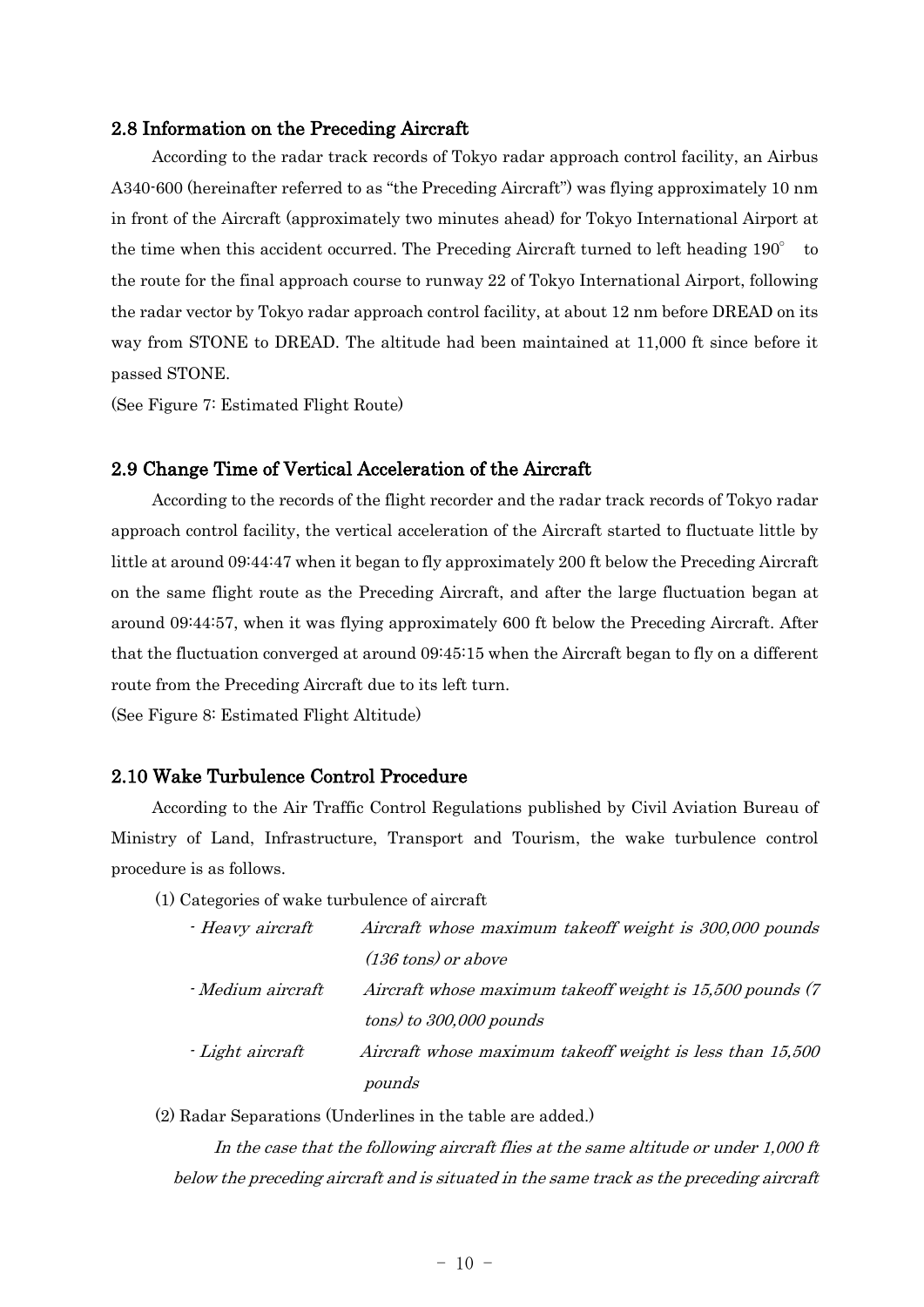or passes in the 6 o'clock position of the preceding aircraft, the separations of more than the following figures should be set between the two aircraft.

| Preceding aircraft | Following aircraft | Minimum separation |
|--------------------|--------------------|--------------------|
| A380               | Heavy aircraft     | $6 \ nm$           |
|                    | (Excluding A380)   |                    |
|                    | Medium aircraft    | $7 \ nm$           |
|                    | Light aircraft     | $8 \ nm$           |
| Heavy aircraft     | Heavy aircraft     | $4 \ nm$           |
| (Excluding A380)   | (Excluding A380)   |                    |
|                    | Medium aircraft    | $5 \ nm$           |
|                    | Light aircraft     | $6 \ nm$           |
| Medium aircraft    | Light aircraft     | $5\ nm$            |

The maximum takeoff weight of the Aircraft is approximately 35 tons, and the maximum takeoff weight of the Preceding Aircraft is approximately 368 tons. Therefore, according to the categories of wake turbulence of aircraft, the Aircraft would be categorized as a medium aircraft and the Preceding Aircraft as a heavy aircraft. In the case that the air traffic controller is using radar, the minimum separation when a medium aircraft follows a preceding heavy aircraft is 5 nm as underlined in the table.

(See Figure 9: The Size Comparison of the Preceding Aircraft and the Aircraft)

#### 2.11 Information on Wake Turbulence

#### 2.11.1 Nature of Wake Turbulence

Advisory Circular No.90-23G "Aircraft Wake Turbulence" published by the Federal Aviation Administration, U.S. Department of Transportation contains the following description regarding the nature of wake turbulence.

(Excerpt)

#### 4. VORTEX GENERATION

Lift is generated by the creation of a pressure differential over the wing surfaces. The lowest pressure occurs over the upper wing surface and the highest pressure under the wing. This pressure differential triggers the rollup of the airflow aft of the wing resulting in swirling air masses trailing downstream of the wing. After the rollup is complete, the wake consists of two counter-rotating cylindrical vortices (See FIGURE 1. THE ROLLUP PROCESS).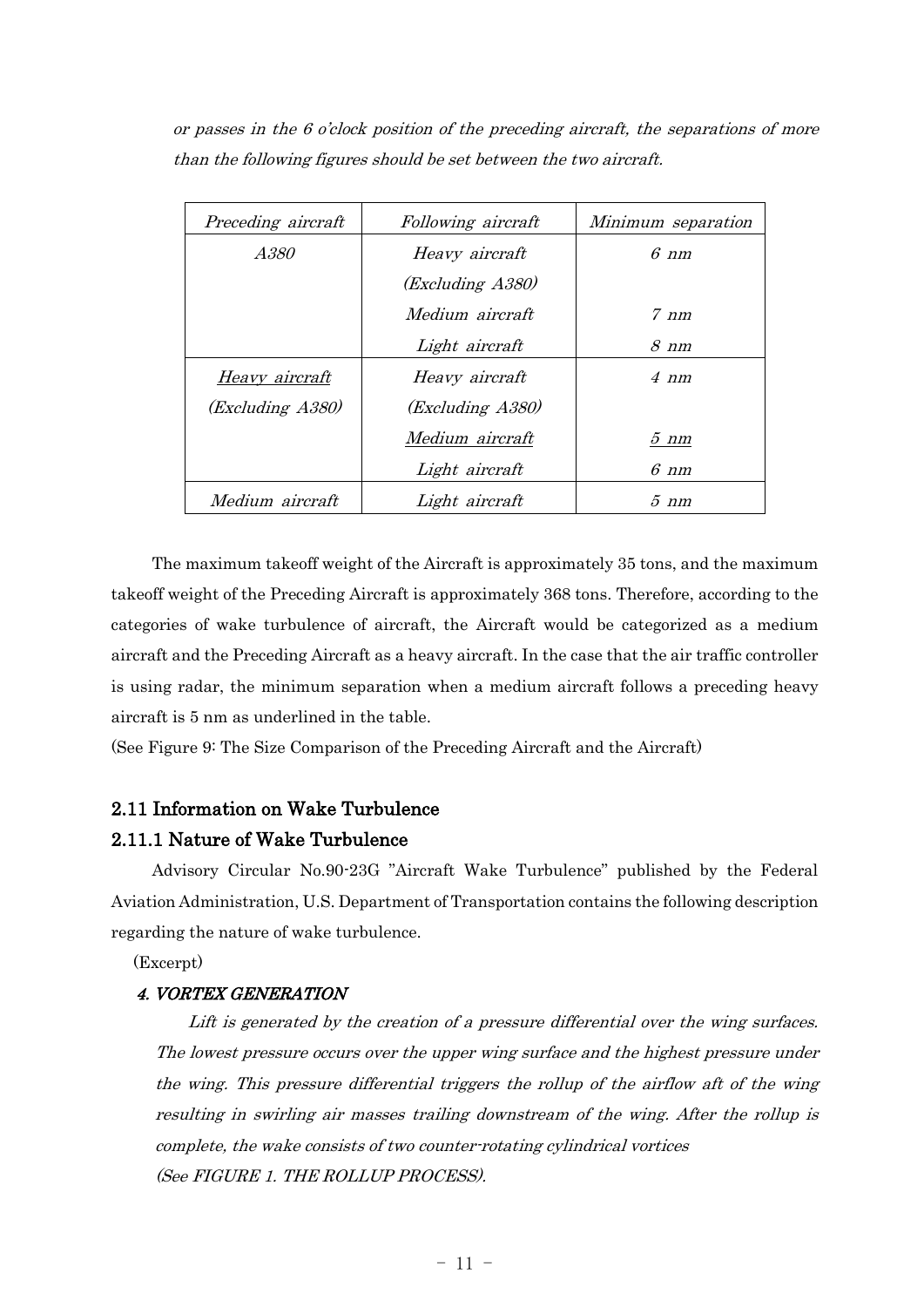

#### FIGURE 1. THE ROLLUP PROCESS

#### (Omitted)

#### 7. VORTEX BEHAVIOR

Trailing vortices have certain behavioral characteristics which can help pilots visualize the wake location and movement and take appropriate avoidance actions. (Omitted)

## c. Vertical Movement

# Flight tests have shown that at higher altitude the vortices from large aircraft sink at a rate of several hundred feet per minute (fpm), slowing their descent and diminishing in strength with time and distance behind the wake-generating aircraft (see FIGURE 5. DESCENT OF VORTICES FROM LARGE AIRCRAFT). Atmospheric turbulence hastens decay. Pilots should fly at or above the preceding aircraft's flightpath, altering course as necessary, to avoid the area behind and below the

(Omitted)

generating aircraft.

The worst case atmospheric conditions are light winds, low atmospheric turbulence, and low stratification (stable atmosphere). In these atmospheric conditions, primarily in en route operations, vortices from Heavy and especially Super aircraft can descend more than 1,000 feet. In rare cases, wake turbulence can rise in an updraft or when it bounces off of a strong inversion layer where the strong inversion layer acts like the ground.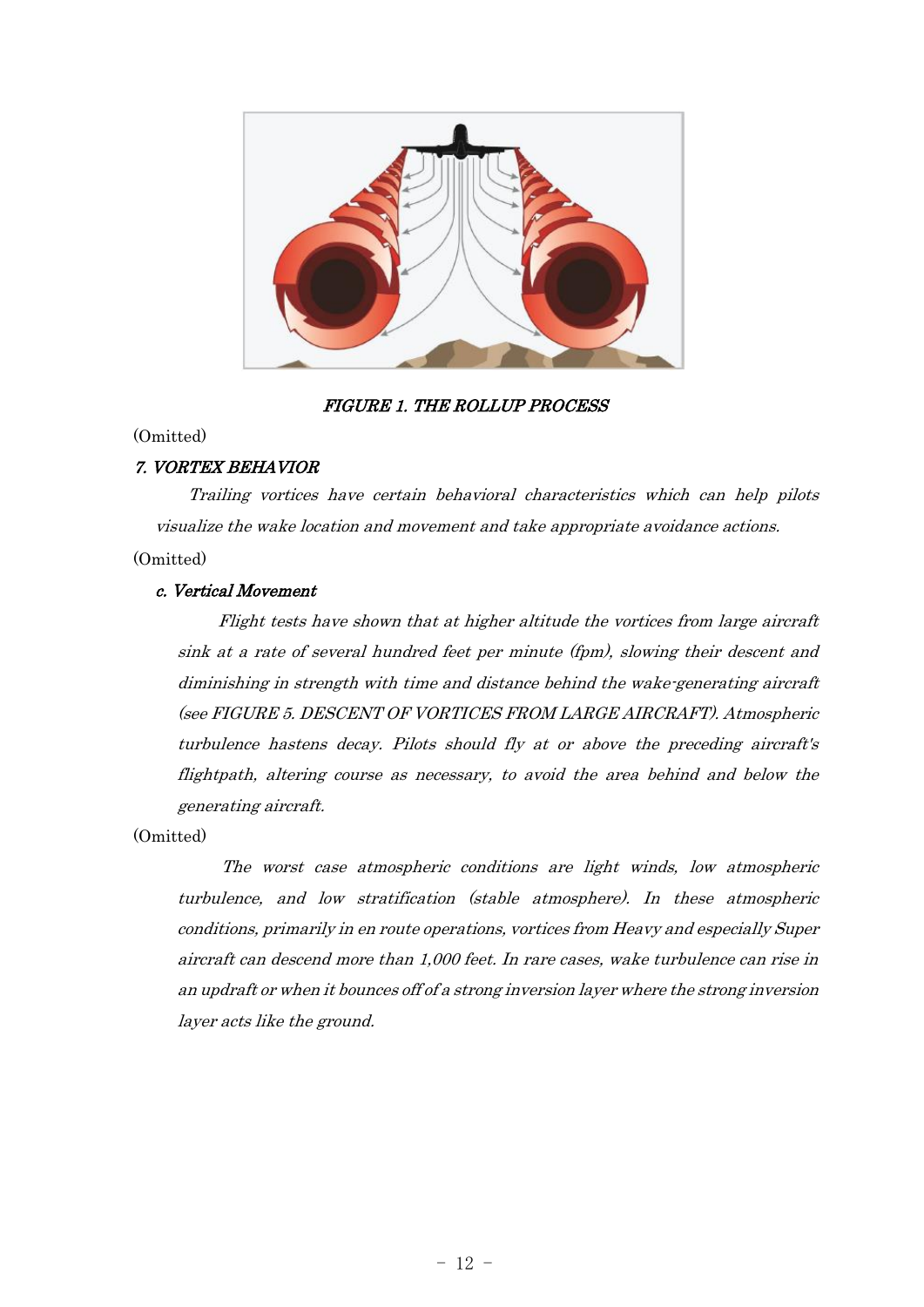

FIGURE 5. DESCENT OF VORTICES FROM LARGE AIRCRAFT

(Omitted.)

#### 2.11.2 Wake Turbulence Encounter Guidance

Advisory Circular No.90-23G "Aircraft Wake Turbulence" published by the Federal Aviation Administration, U.S. Department of Transportation, which is described in 2.11.1, was revised on February 10, 2014 and the following content regarding the vortex encounter guidance has been added.

(Excerpt)

#### 9. VORTEX ENCOUNTER GUIDANCE

(Omitted)

#### c. Control Inputs

There is a history of wake vortex encounter incidents in which pilot inputs exacerbated the unusual attitude situation caused by the wake vortex encounter. Upsets caused by wake vortex encounters may involve rapid roll reversals as the aircraft transitions across the wake. Pilots should exercise caution with pilot control inputs, especially avoiding abrupt reversal of aileron and rudder control inputs. If altitude and conditions permit, it may be better to allow the aircraft to transition through the wake and then recover from any resultant unusual attitude, rather than aggressively trying to control the aircraft during the wake encounter. If the autopilot is engaged and remains engaged, it may be better to allow the autopilot to recover from the wake vortex encounter rather than disconnecting the autopilot and using manual control inputs. However, be prepared to assume manual control of the aircraft if the autopilot disengages.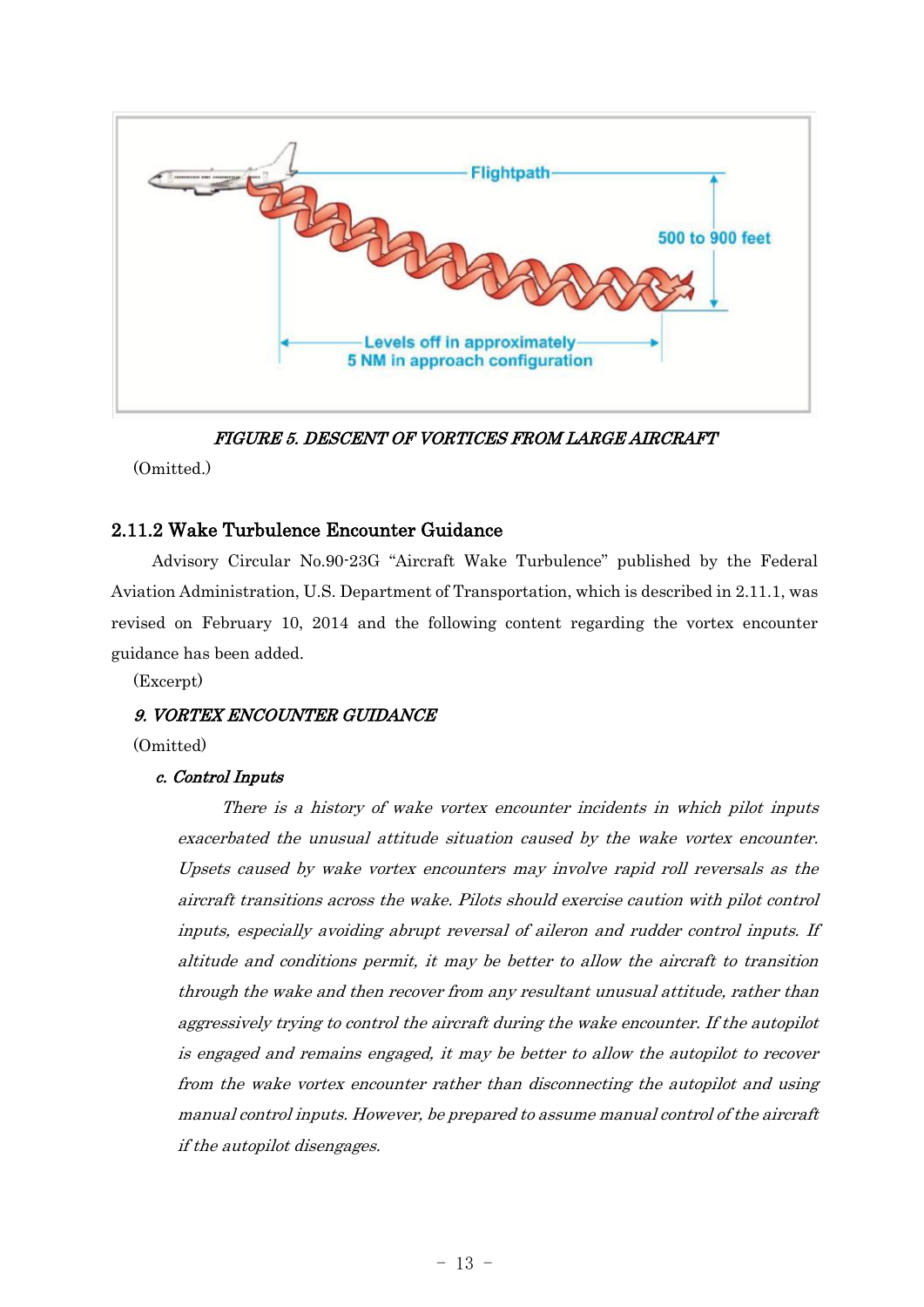#### d. Rudder Inputs

Prior experience or training that emphasizes use of rudder input as a means to maneuver in roll may not apply to all aircraft operations. Using the rudder to counter roll rate during a roll upset may lead to an undesirable aircraft response. Large, aggressive control reversals can lead to loads that can exceed the structural design limits. Refer to your specific Aircraft Flight Manual (AFM) guidance.

(The rest is omitted.)

#### 2.11.3 Measures Examples to Avoid Wake Turbulence

In AD 1.1.6.3.4 of Aeronautical Information Publications (AIP), examples how to avoid wake turbulence are described, such as to fly over flight path of preceding aircraft or at least 1,000 ft under, to stay to windward of preceding aircraft flight paths, and to keep alert specially on calm days when vortices persist longer.

# 3. Analysis

#### 3.1 Qualifications of Personnel

Both The PIC and the FO held valid airman competence certificates and valid aviation medical certificates.

#### 3.2 Aircraft Airworthiness Certificate

The Aircraft had a valid airworthiness certificate, and had been maintained and inspected as prescribed.

#### 3.3 Relation to Meteorological Conditions

As described in 2.7, it is highly probable that the meteorological conditions around the accident airspace were that there was no cloud associated with bad weather, calm winds and no atmospheric turbulence.

Under these conditions, the possibility of occurrence of a clear-air turbulence that could affect the operation of the Aircraft was low; thus it is probable that not shaking of the Aircraft by clear-air turbulence.

#### 3.4 Relation to Wake Turbulence

According to the statements of the flight crew members and the records of the flight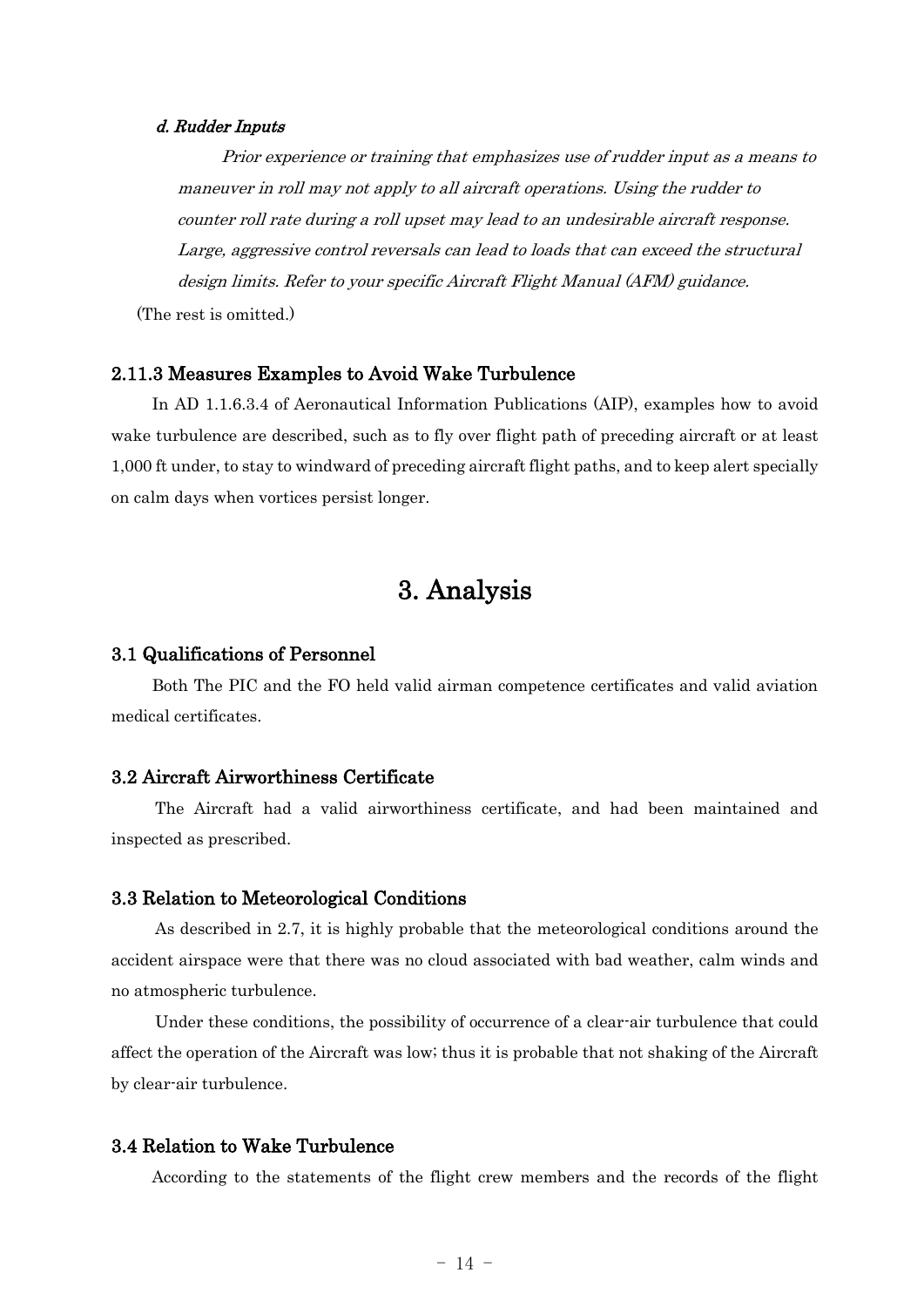recorder, it is highly probable that the Aircraft suddenly rolled to the left with a large abrupt shaking for approximately ten seconds from around 09:44:57.

Based on the Change Time of Vertical Acceleration of the Aircraft described in 2.9, the Nature of Wake Turbulence described in 2.11.1, and the Relation to Meteorological Conditions described in 3.3, it is probable that the shaking of the Aircraft was caused by the strong wake turbulence encounter of the Preceding Aircraft.

As described in 2.11.1, wake turbulence is believed to decay earlier if there is an atmospheric turbulence; however, it is probable that the strong wake turbulence that the Aircraft encountered persisted longer than usual, because of the stable meteorological condition with calm winds in the airspace.

#### 3.5 History of the Shaking of the Aircraft

As described in 2.1.1, the Aircraft started to descend upon receiving an instruction from the Tokyo radar approach control facility, and as the vertical acceleration of the Aircraft started to fluctuate little by little at an altitude of approximately 10,800 ft around 09:44:47, it is probable that the Aircraft started to be affected by the wake turbulence from the Preceding Aircraft around that time.

After that, the Aircraft began to roll and veer to the left at an altitude of approximately 10,600 ft around 09:44:57, and with the vertical acceleration fluctuating between approximately 0.9 G and 1.5 G until 09:44:59, the lateral acceleration to the left changed to approximately 0.32 G. According to the statements in 2.1.2 (3) and 2.1.2 (4), it is probable that the Chief Cabin Attendant collided with the R2 door, the Cabin Attendant (L2) was strongly flung to the R2 side at this time, and then both collided with each other, fell down on the aft galley floor and got injured.

This big shake continued until it recorded the vertical acceleration of approximately 1.64 G at 09:45:07, and then turned toward convergence. Therefore it is probable that the Aircraft encountered the strong wake turbulence from around 09:44:57 until around 09:45:07 while it was descending from an altitude of approximately 10,600 ft to approximately 10,400 ft.

After the Aircraft started to roll and veer to the left at around 09:44:57, the bank of the Aircraft changed toward recovering to wing level once as a result of the A/P trying to bring it back to the original attitude with the ailerons; however, it is probable that the Aircraft soon rolled further to the left again due to the strong wake turbulence. Although it was at around 09:45:15 that the Aircraft recovered to wing level, it is probable that the Aircraft began to recover to wing level after the FO disengaged the A/P at 09:45:03 and significantly operated the ailerons.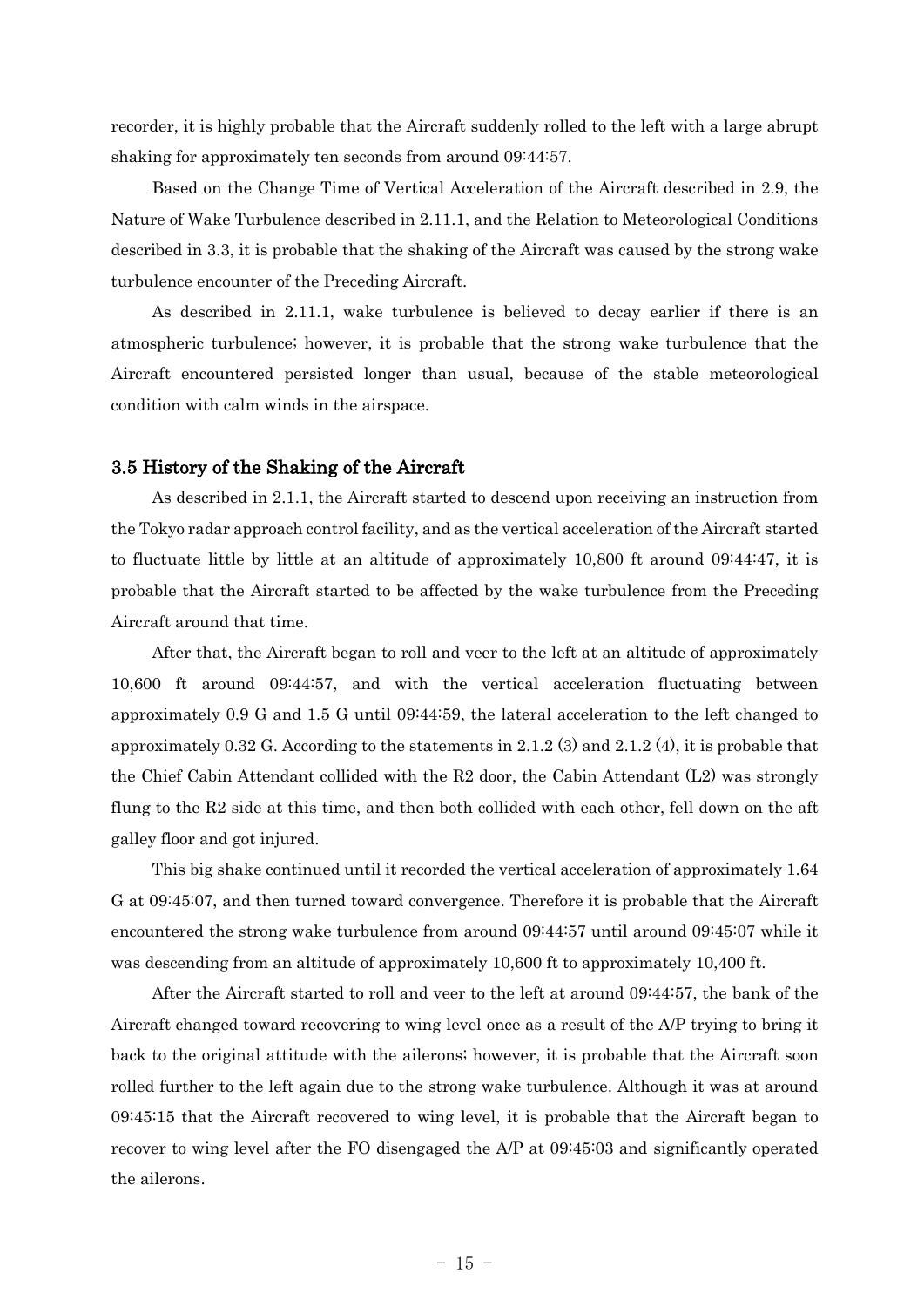It is probable that the Aircraft was no longer effected by the wake turbulence at around 09:45:15 at an altitude of approximately 10,400 ft when it began to fly on a different route from the Preceding Aircraft due to its left turn.

#### 3.6 Separation behind the Preceding Aircraft

As described in 2.1.1 and 2.8, while Tokyo radar approach control facility instructed the Aircraft, which was flying behind an aircraft, to descend earlier than the Preceding Aircraft, the separation between both aircraft was approximately 10 nm according to the radar track records. Therefore certain that there was enough separation exceeding 5 nm, which is the Minimum Separation by the wake turbulence control procedure described in 2.10.

#### 3.7 Involvement of the Flight Crew Members

According to the statements of the flight crew members and the records of the flight recorder, it is highly probable that the FO disengaged the A/P manually around the time when the left bank angle of the Aircraft exceeded 30°, and stabilized the Aircraft by operating the ailerons carefully.

As described in 2.11.3, even though the flight crew members needed to be careful of the calm wind condition where the wake turbulence persists longer than usual, it is probable that it was difficult to predict such shaking of the Aircraft that would cause passengers or cabin attendants to fall, as there had been very few examples of report of encounter with a strong wake turbulence from an aircraft flying approximately 10 nm ahead, and it is probable that it was not a situation where they were required to change the flight route or altitude to avoid it, nor instruct the passengers and cabin attendants to fasten their seatbelts in preparation for the shaking of the Aircraft.

As described in 3.5, while it is probable that a big shake of the Aircraft caused the injuries of the cabin attendants, it is probable that the flight crew members conducted the recovery operation of the unexpected unusual attitude of the Aircraft properly.

It is probable that it would be beneficial for pilots to keep in mind the content described in 2.11.2, and review the operation continuously to appropriately recover the fuselage attitude in case of unexpected encountering with a wake turbulence.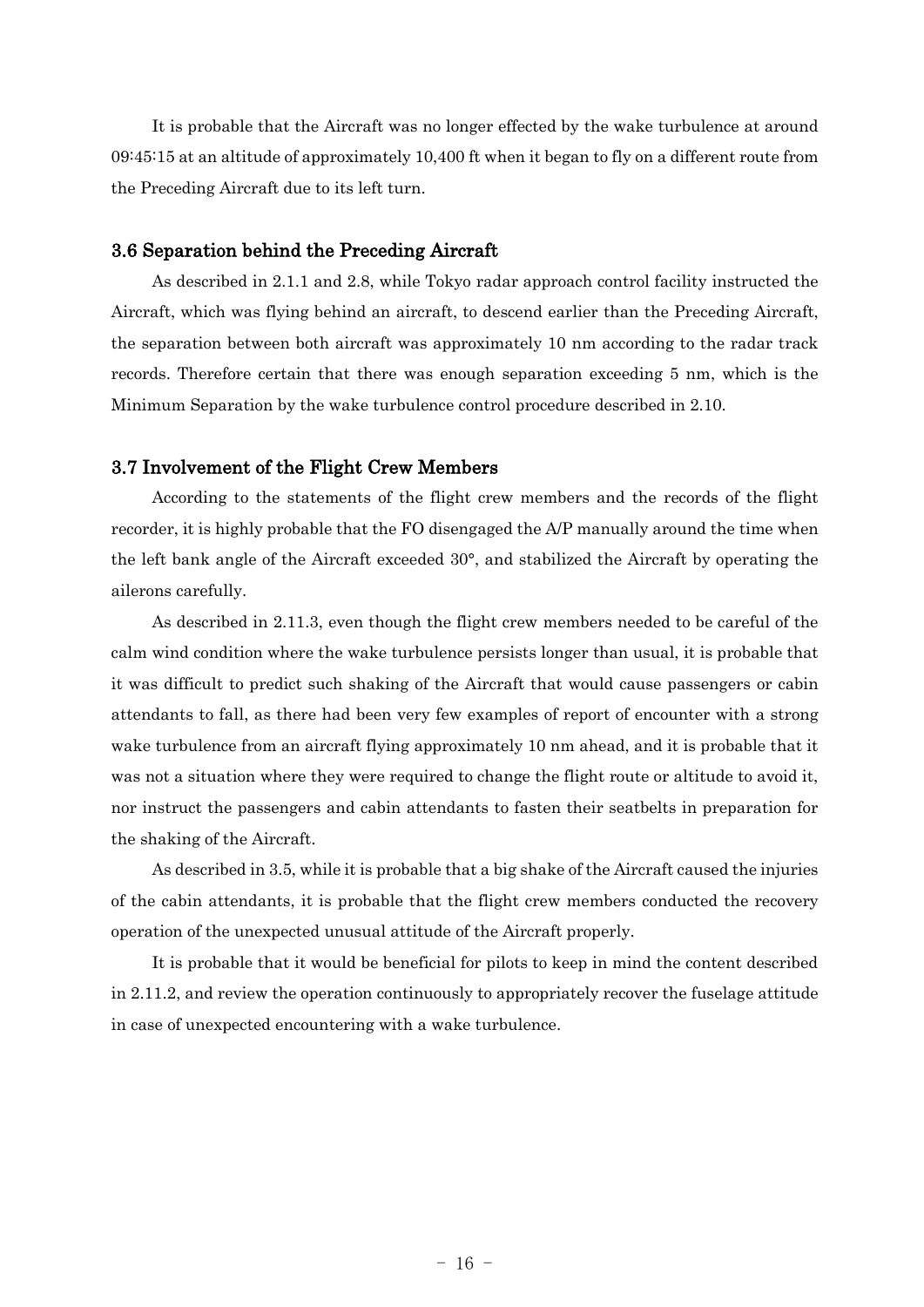# 4. Probable Causes

It is probable that this accident was caused by the shaking of the Aircraft which encountered the strong wake turbulence from the Preceding Aircraft while the Aircraft was descending; accordingly, two cabin attendants in the aft galley fell down and one of them was seriously injured.

It is probable that the strong wake turbulence that the Aircraft encountered persisted longer than usual because of the stable weather condition with calm wind.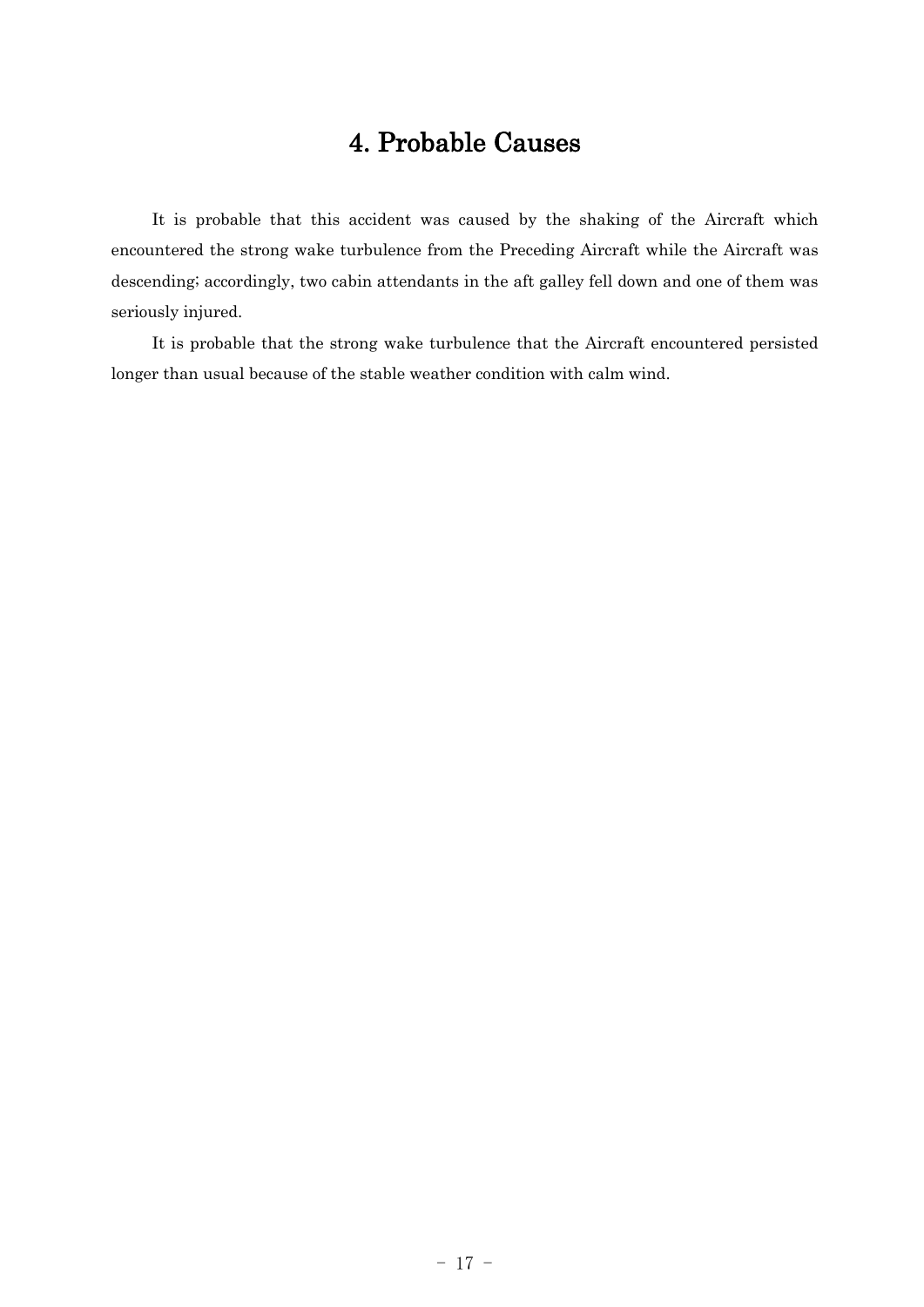

### Figure 1: Records of the Flight Recorder

Pressure altitude is the value after correction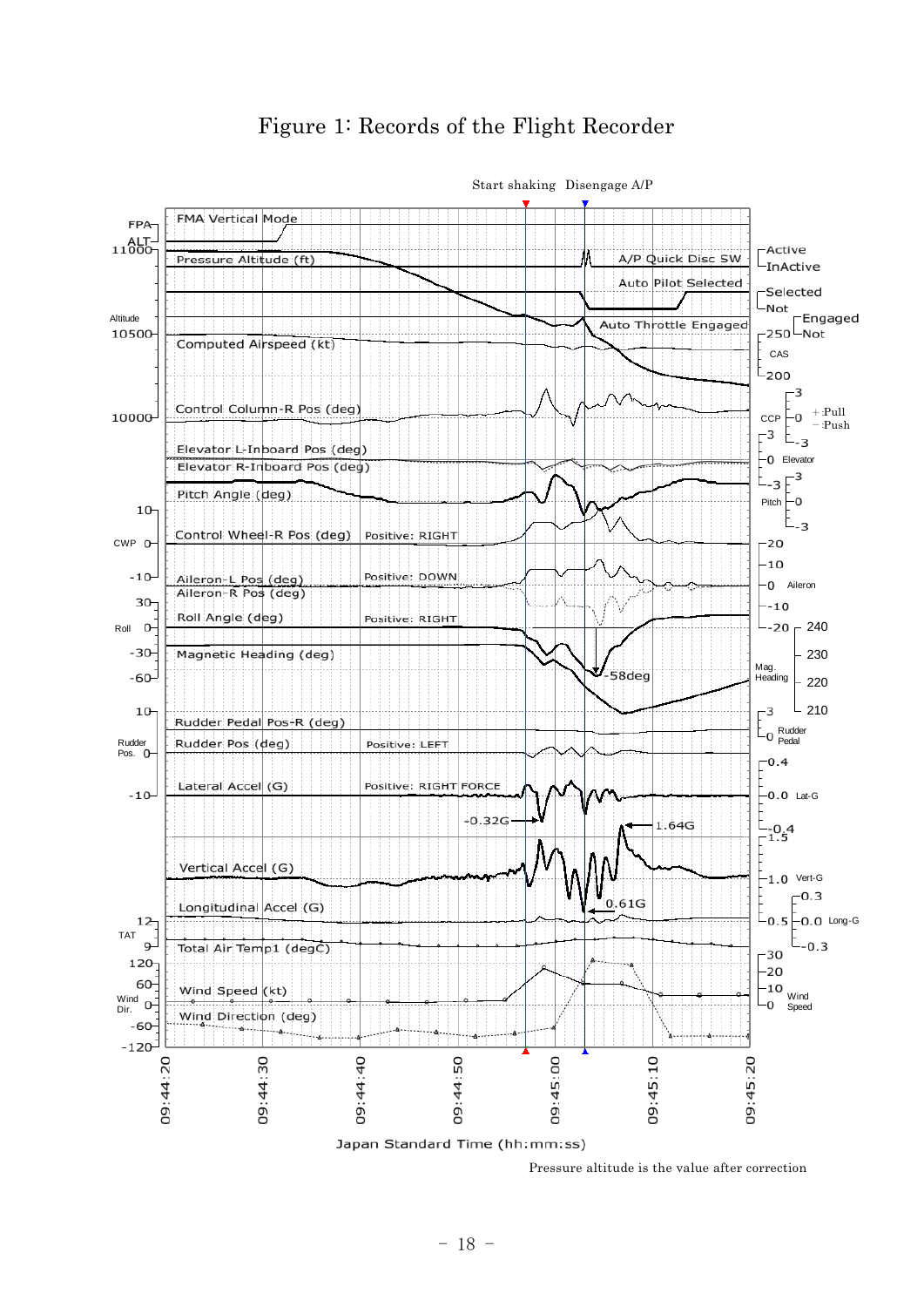Figure 2: Three Angle View of Embraer ERJ170-100STD

Unit: m

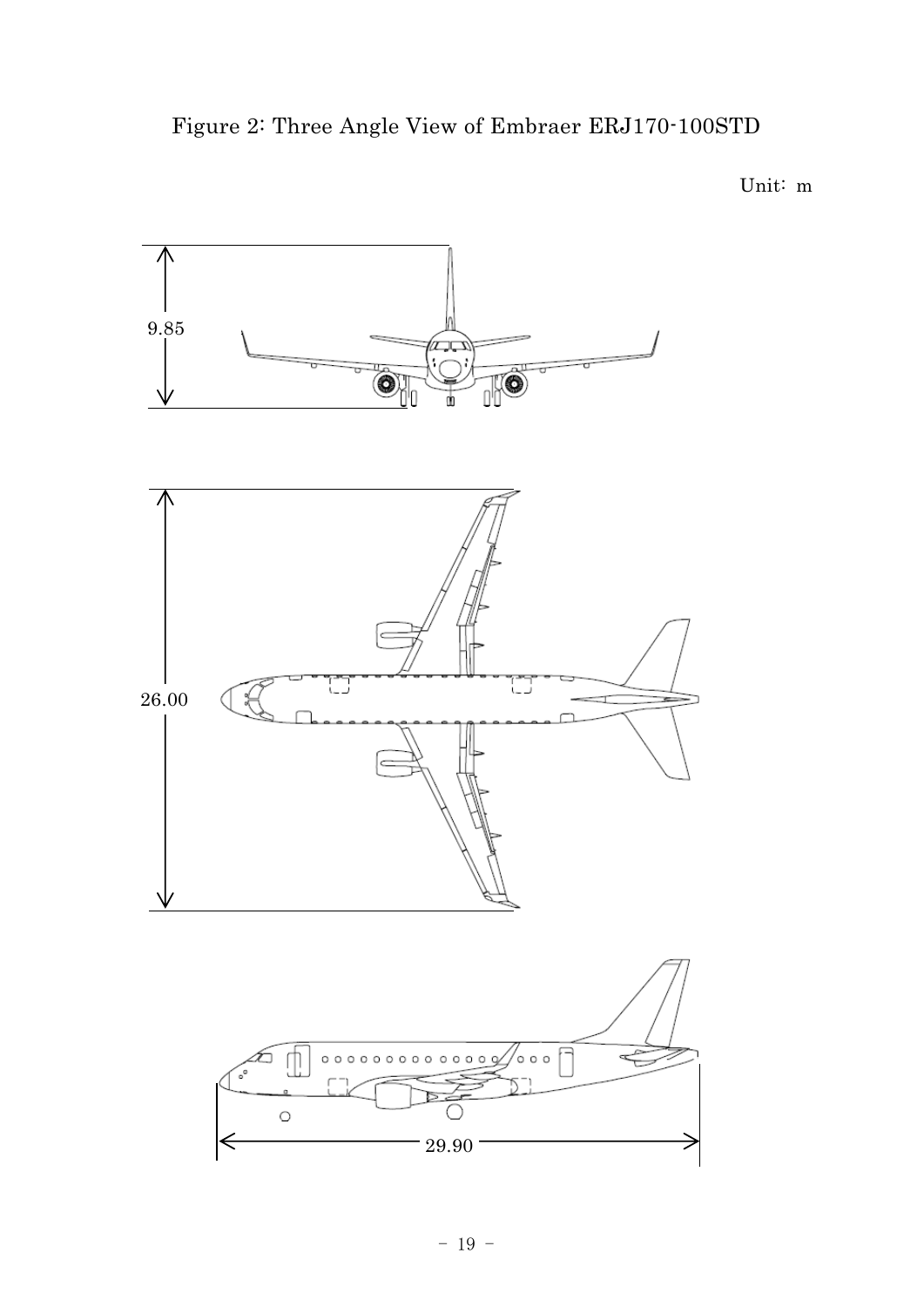

Figure 4: Regional Significant Weather Prognostic Chart (Kanto) (10:00 on April 29)

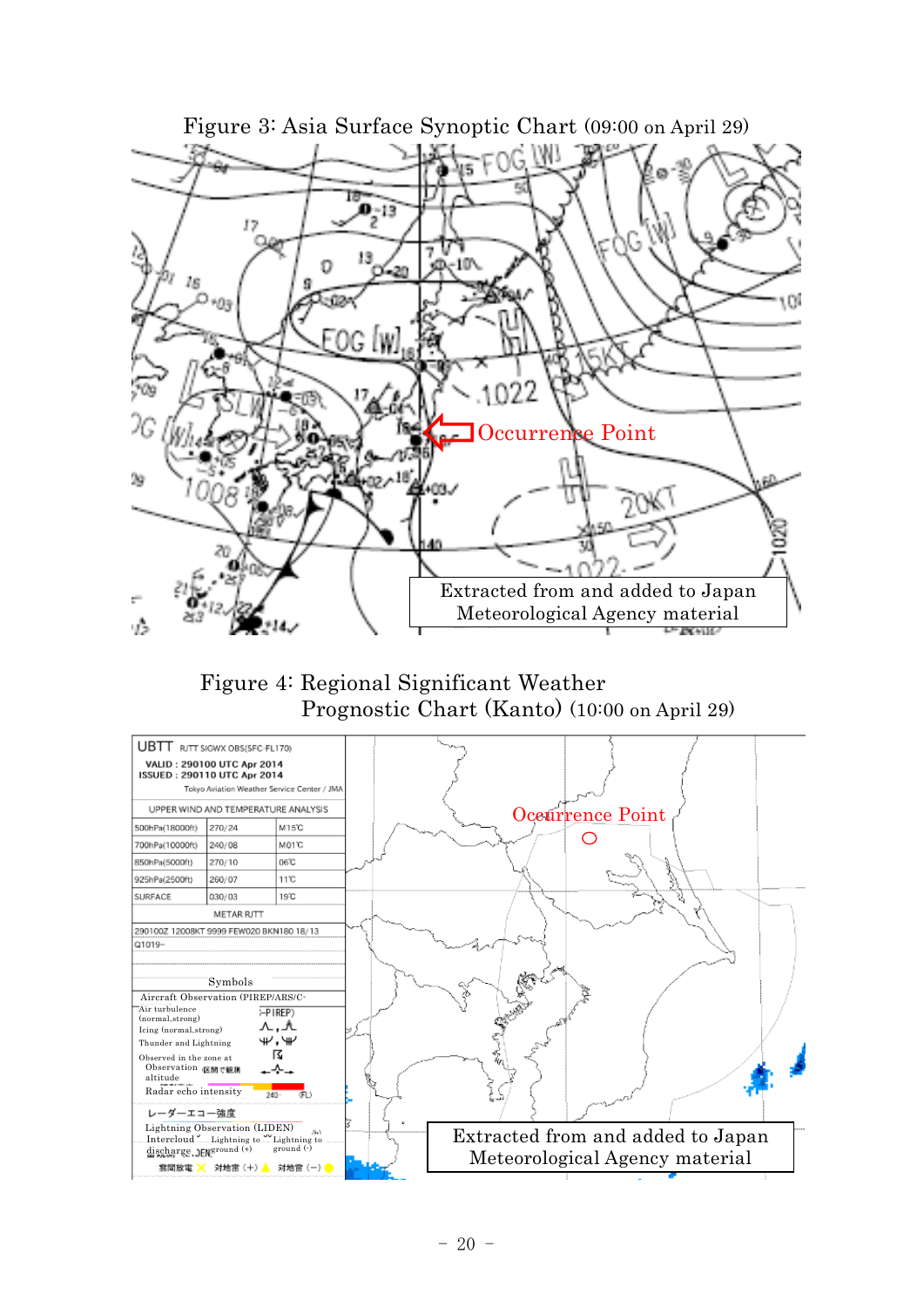

### Figure 5: Hourly Atmospheric Analysis Chart (09:00 on April 29)

Figure 6: Hourly Atmospheric Analysis Chart (10:00 on April 29)

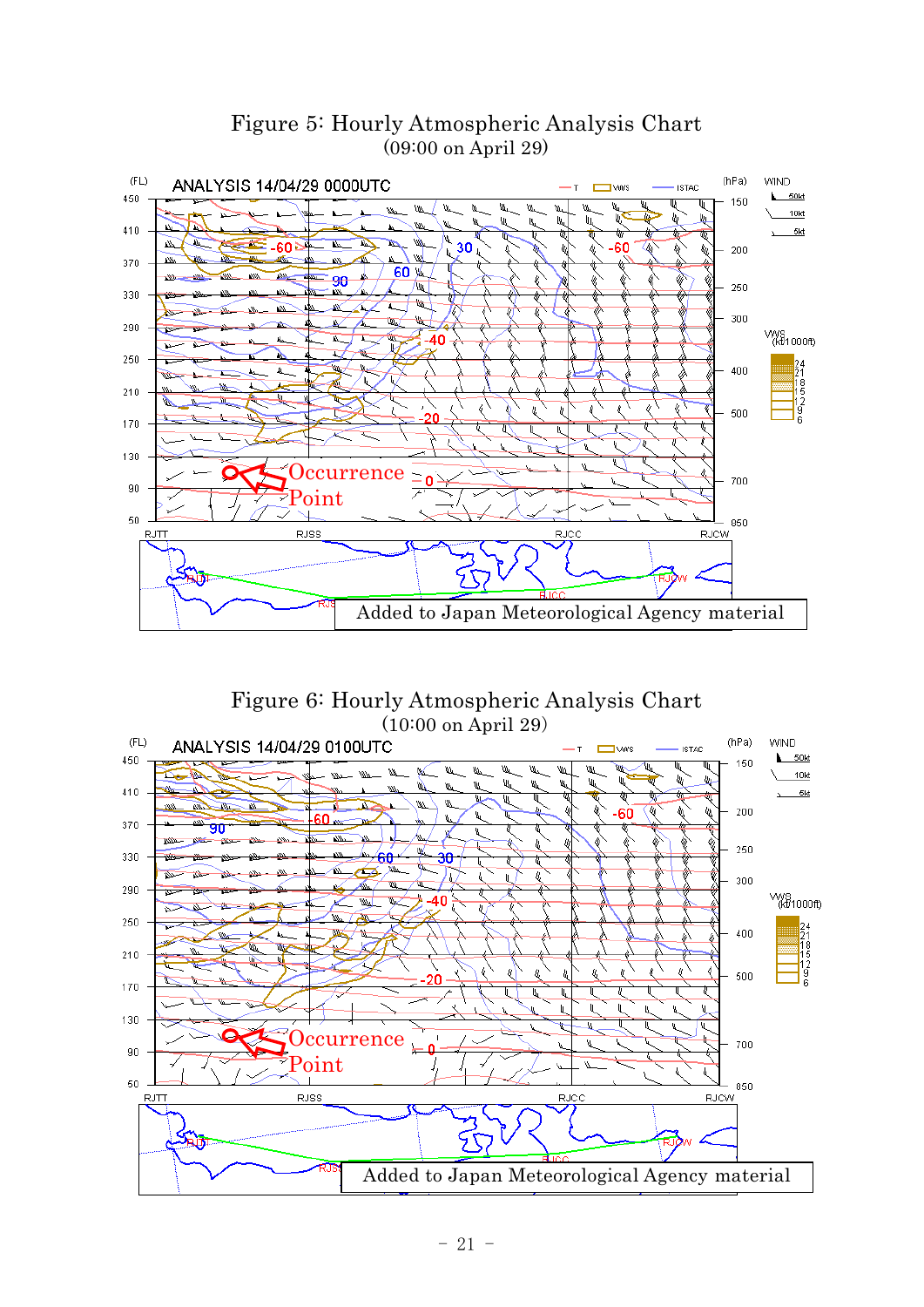

Figure 7: Estimated Flight Route

Figure 8: Estimated Flight Altitude



Smoothed altitude after correction of the atmospheric pressure by the record of airport surveillance radar